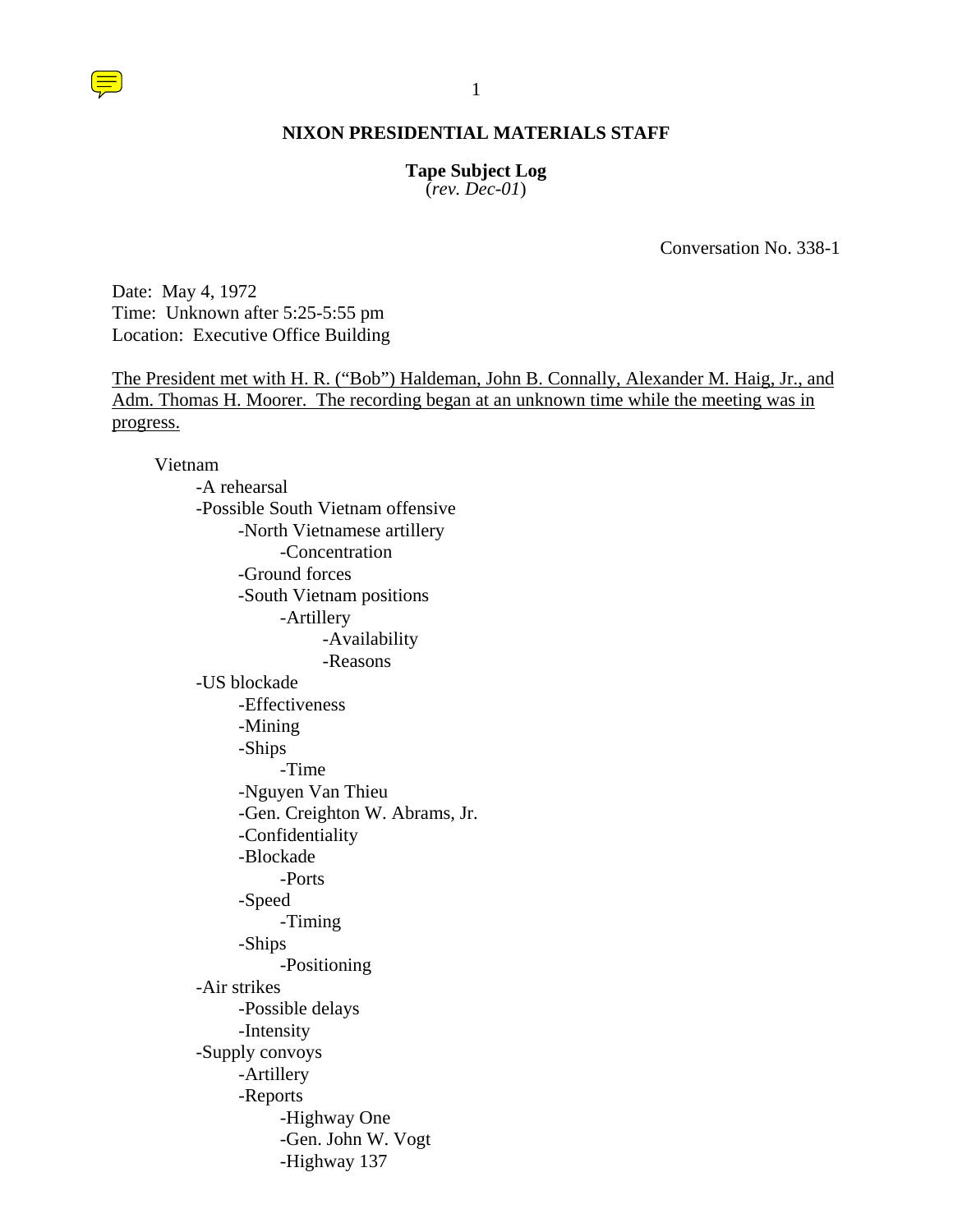#### **Tape Subject Log**

(*rev. Dec-01*)

Conv. No. 338-1 (cont.)

 -Vankari Pass -Highway 1052 -Dimilitarized zone [DMZ] -North Vietnam losses -South Vietnam counteraction -North Vietnam losses -Haig mission to South Vietnam -Air strikes -Dikes -Prestige of the US military -The President's view -US plans -Officers -Amphibious landing -Bombing -Weather -Hanoi and Haiphong bombing -The President's view -Duration -Intensity -Civilian casualties -The President's instructions -Duration -Intensity

#### Moorer and Haig left at 5:35 pm.

Vietnam -Stakes of US -The President's view -Power -Connally's view -Bombing -Communist takeover -Cambodia -Laos -President's goals -Attacks on North Vietnam -Extent -Air strikes -Duration -Intensity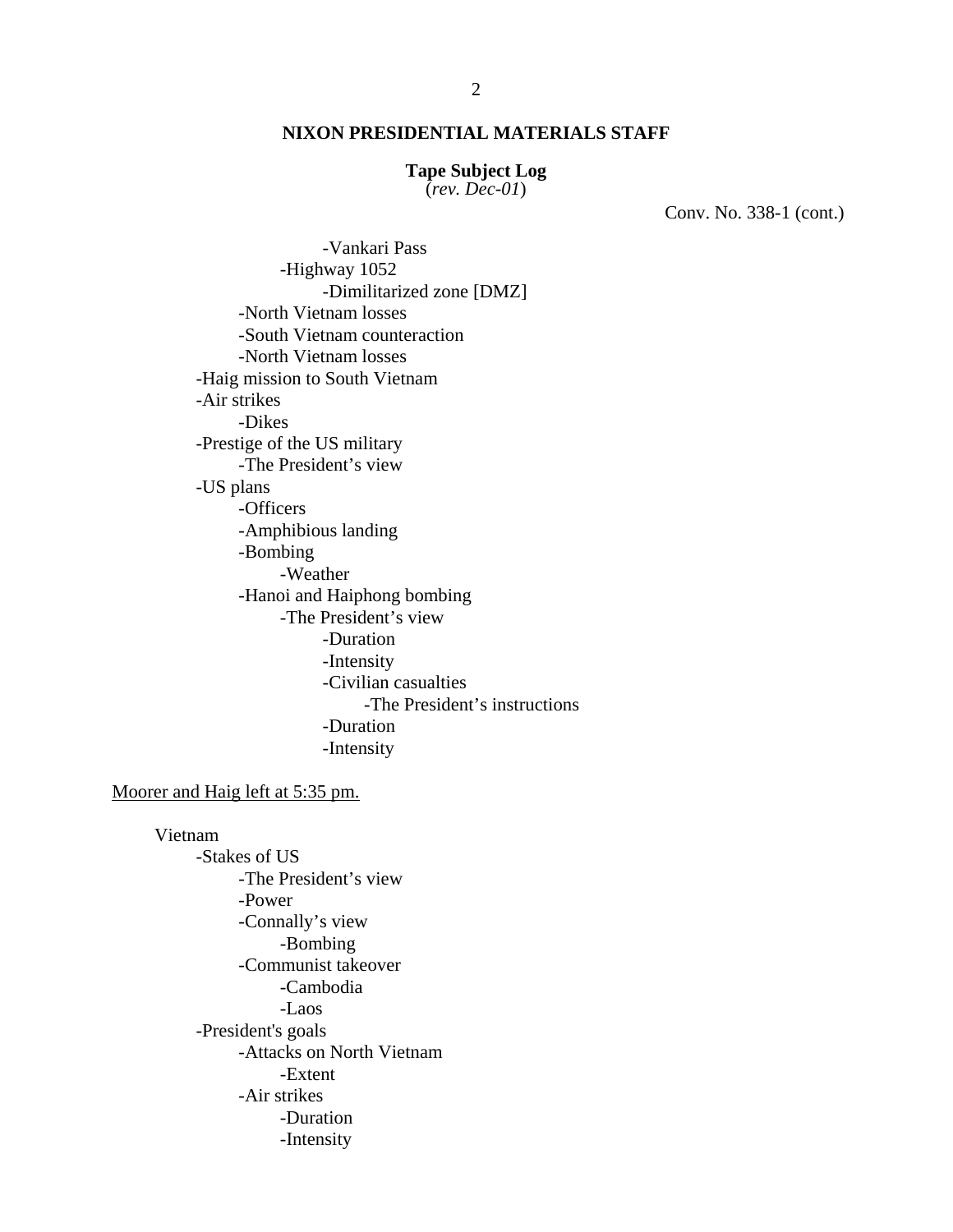#### **Tape Subject Log**

(*rev. Dec-01*)

Conv. No. 338-1 (cont.)

 -Anticipated criticism -President's response -Public support -Public stance -Communist sanctuaries -North Vietnam -Laos -Cambodia -President's offers -Peace offers -Ceasefire -Concessions -President's actions -Consequences for North Vietnamese offensive -Support -Lyndon B. Johnson's policies -Deficiencies -North Vietnam offensive -President's response -Criticism -Senate -Publicity -South Vietnam civilian casualties -Media coverage -Responsibility

#### Connally left at 5:40 pm.

**Speechwriters**  -John K. Andrews, Jr. -Speech announcing blockade -Compared with the President's previous speech on Vietnam -William L. Safire -Patrick J. Buchanan -Writing ability -Safire -Compared with Andrews

#### Vietnam

-President's speech announcing blockade -Wording -Organization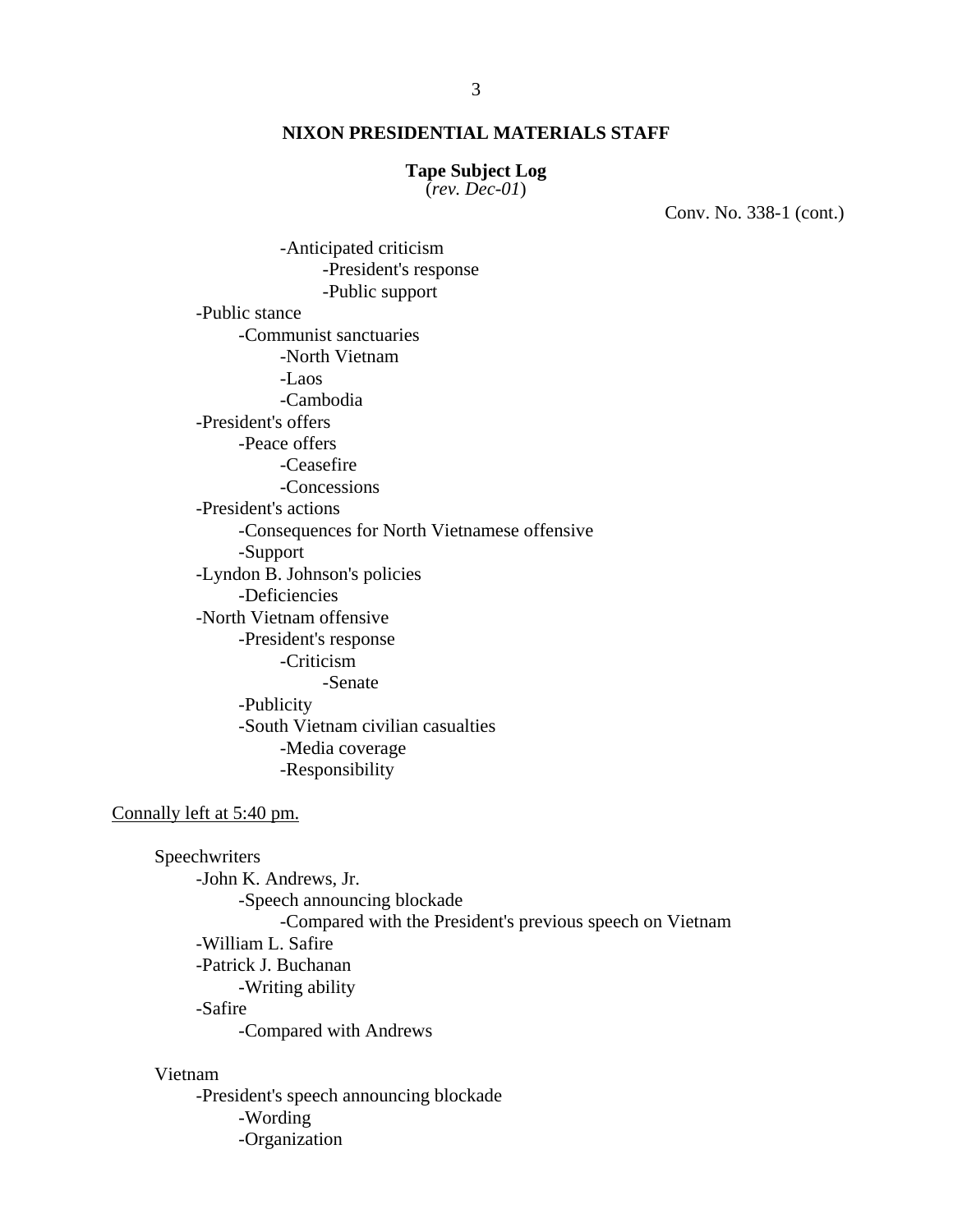#### **Tape Subject Log**

(*rev. Dec-01*)

Conv. No. 338-1 (cont.)

-Contents -Blockade compared bombing -Advantages -Public opinion -Psychological impact -Purposes -North Vietnam -The President's view -Blockade -Announcement -Air strikes -Announcement -Melvin R. Laird -Blockade -Preparation -Number of ships involved -Laird -Soviet Summit -Cancellation -Consequences -Advantages -Pacifist option

The President talked with Rose Mary Woods at an unknown time between 5:40 and 5:55 pm.

[Conversation No. 338-1A]

Woods's schedule -Dinner with the President and Thelma C. ("Pat") Nixon

[End of telephone conversation]

-Camp David -Time

Haldeman left at 5:55 pm.

Conversation No. 338-2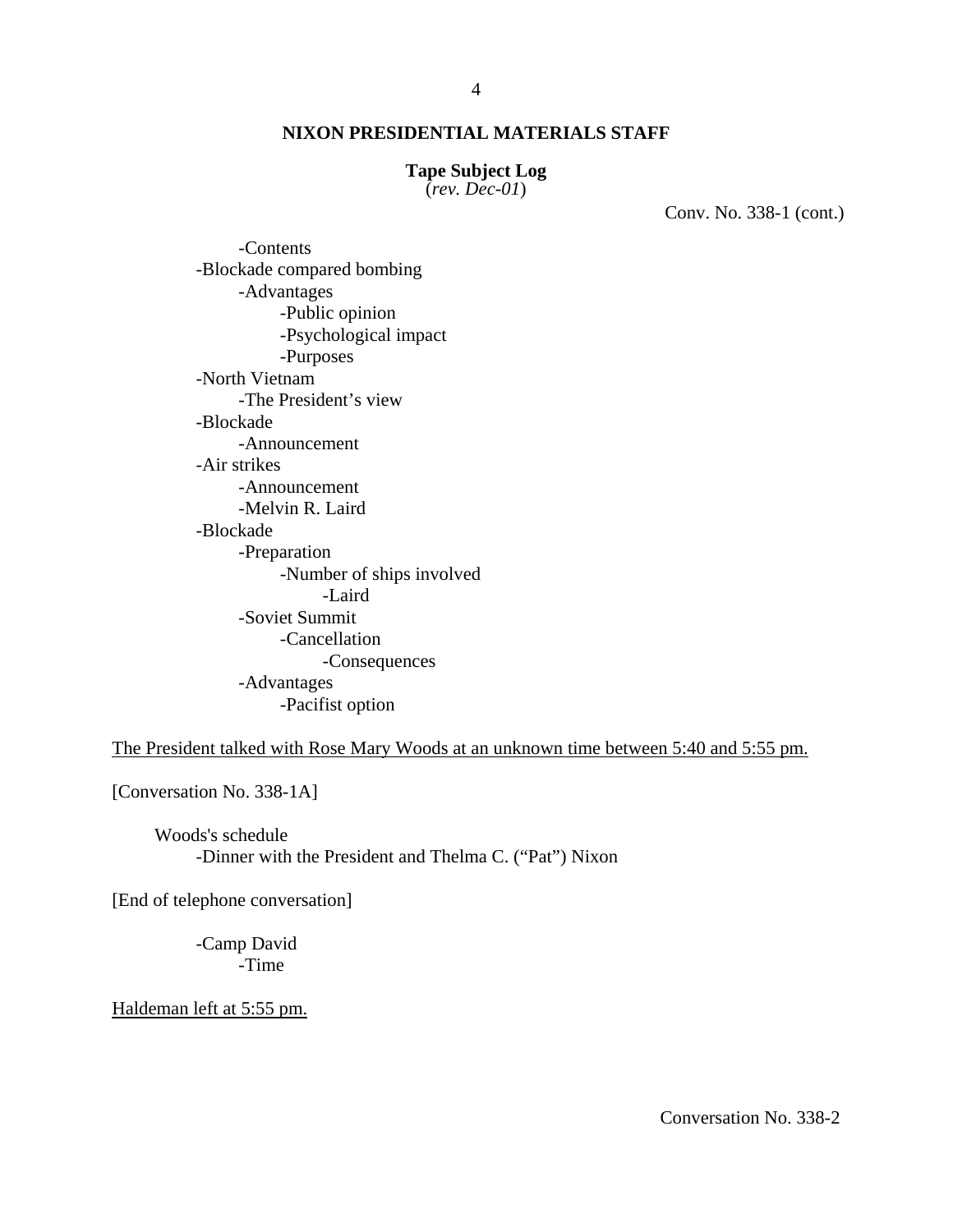## **Tape Subject Log**

(*rev. Dec-01*)

Conv. No. 338-1 (cont.)

Date: May 9, 1972 Time: Unknown between 10:58 and 11:07 am Location: Executive Office Building

The President talked with an unknown person.

President's speech -President's reading copy -Delivery -Location -Alexander P. Butterfield -Return call

Conversation No. 338-3

Date: May 9, 1972 Time: Unknown after 10:58 and before 11:07 am Location: Executive Office Building

The President met with an unknown man.

\*\*\*\*\*\*\*\*\*\*\*\*\*\*\*\*\*\*\*\*\*\*\*\*\*\*\*\*\*\*\*\*\*\*\*\*\*\*\*\*\*\*\*\*\*\*\*\*\*\*\*\*\*\*\*\*\*\*\*\*\*\*\*\*\*\*\*\*\*\*

BEGIN WITHDRAWN ITEM NO. 1 [Personal Returnable] [Duration: 6s ]

END WITHDRAWN ITEM NO. 1

\*\*\*\*\*\*\*\*\*\*\*\*\*\*\*\*\*\*\*\*\*\*\*\*\*\*\*\*\*\*\*\*\*\*\*\*\*\*\*\*\*\*\*\*\*\*\*\*\*\*\*\*\*\*\*\*\*\*\*\*\*\*\*\*\*\*\*\*\*\*

The unknown man left at an unknown time before 11:07 am.

Conversation No. 338-4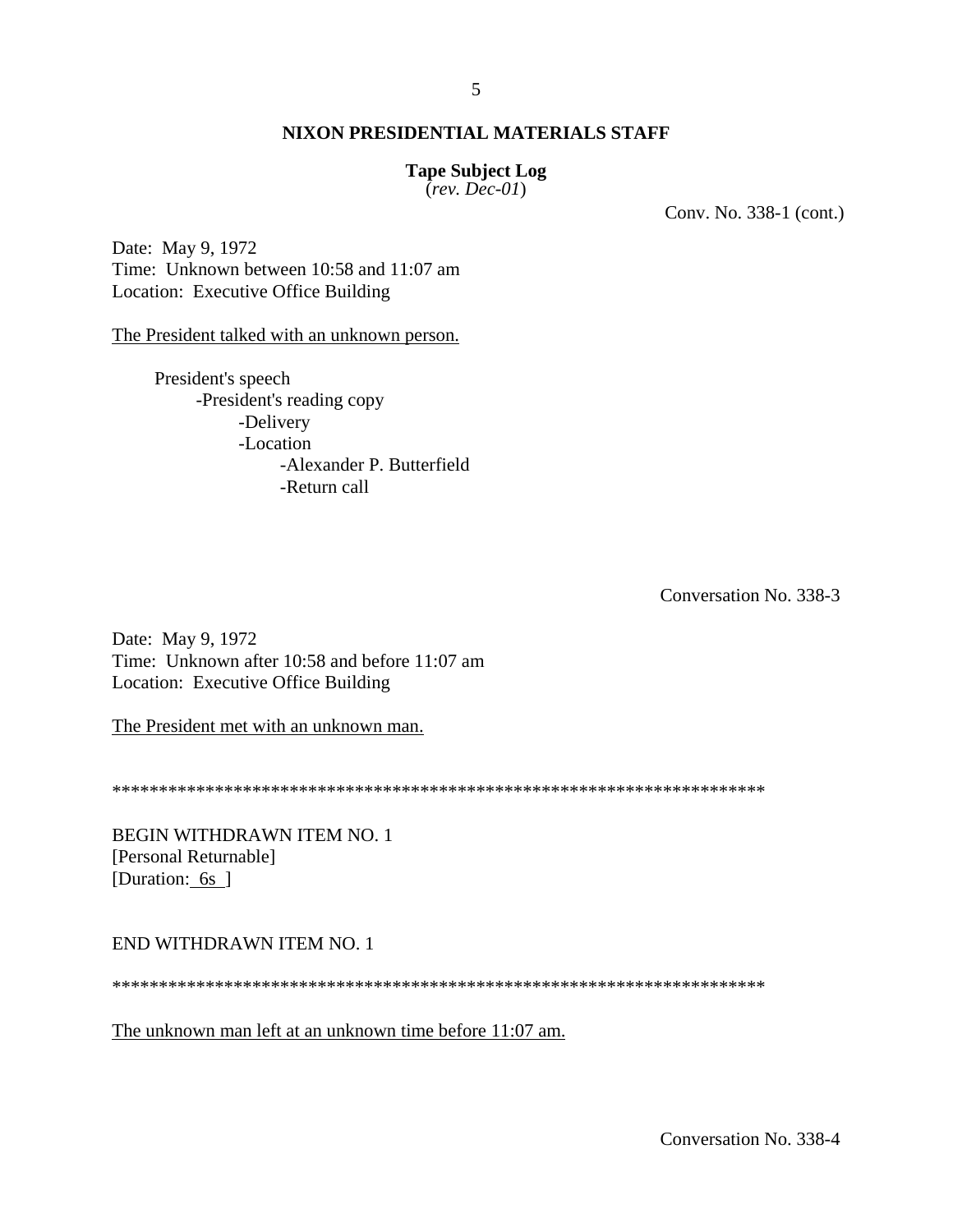## **Tape Subject Log**

(*rev. Dec-01*)

Conv. No. 338-3 (cont.)

Date: May 9, 1972 Time: Unknown between 10:58 and 11:07 am Location: Executive Office Building

The President talked with an unknown person.

A delivery to Henry A. Kissinger

Conversation No. 338-5

Date: May 9, 1972 Time: Unkown between 10:58 and 11:07 am Location: Executive Office Building

The President talked with the White House operator.

[See Conversation No. 24-37]

Conversation No. 338-6

Date: May 9, 1972 Time: Between 11:07 and 11:12 am Location: Executive Office Building

The President talked with Charles G. ("Bebe") Rebozo.

[See Conversation No. 24-38]

Conversation No. 338-7

Date: May 9, 1972 Time: Unknown after 11:12 and before 11:16 am Location: Executive Office Building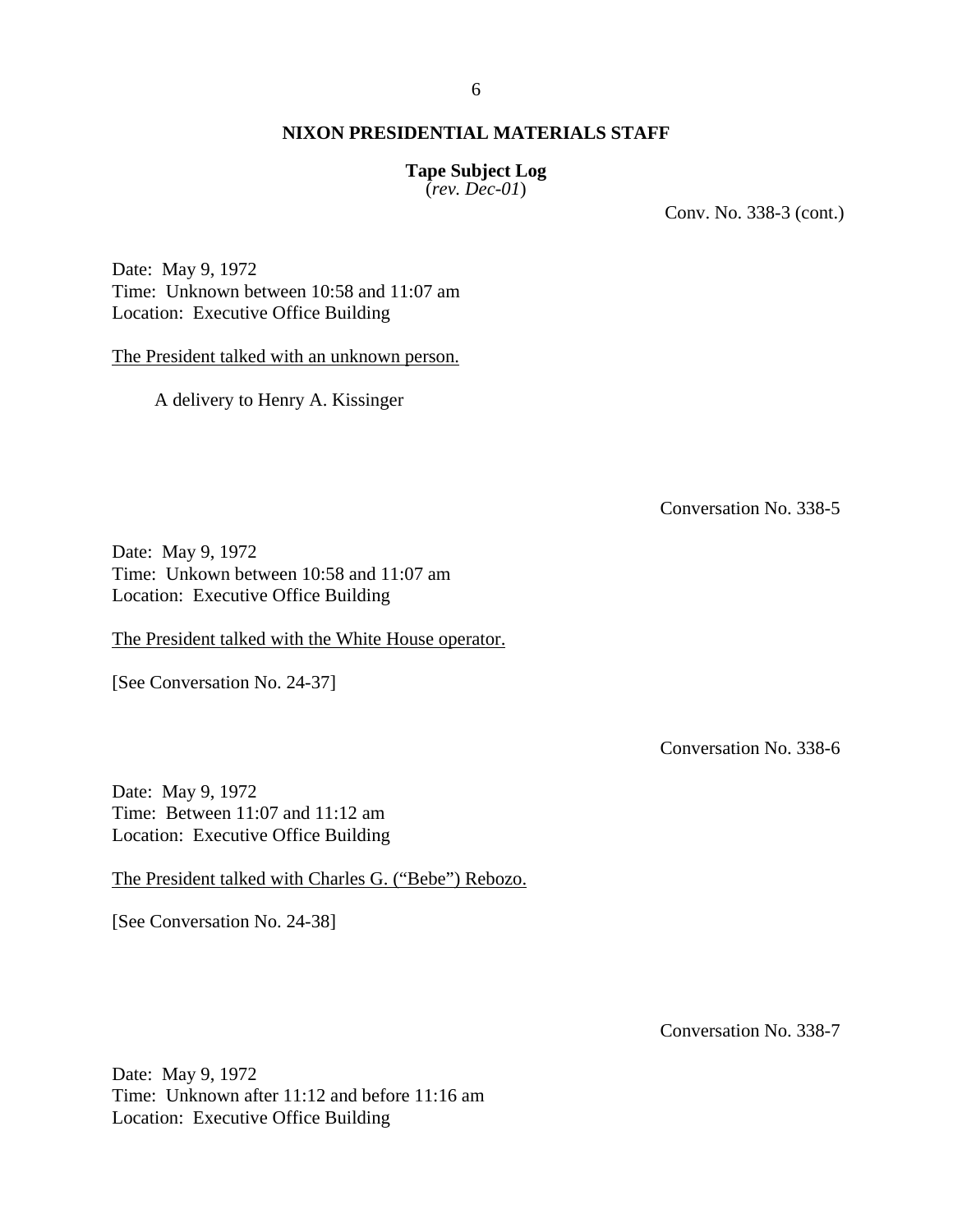## **Tape Subject Log**

(*rev. Dec-01*)

The President met with an unknown man.

Removal of food

Manolo Sanchez -Health

The unknown man left at an unknown time before 11:16 am.

Conversation No. 338-8

Date: May 9, 1972 Time: Unknown between 11:12 and 11:16 am Location: Executive Office Building

The President talked with the White House operator.

[See Conversation No. 24-39]

Conversation No. 338-9

Date: May 9, 1972 Time: Between 11:16 and 11:21 am Location: Executive Office Building

The President talked with Melvin R. Laird.

[See Conversation No. 24-40]

Conversation No. 338-10

Date: May 9, 1972 Time: Unknown between 11:21 and 11:23 am Location: Executive Office Building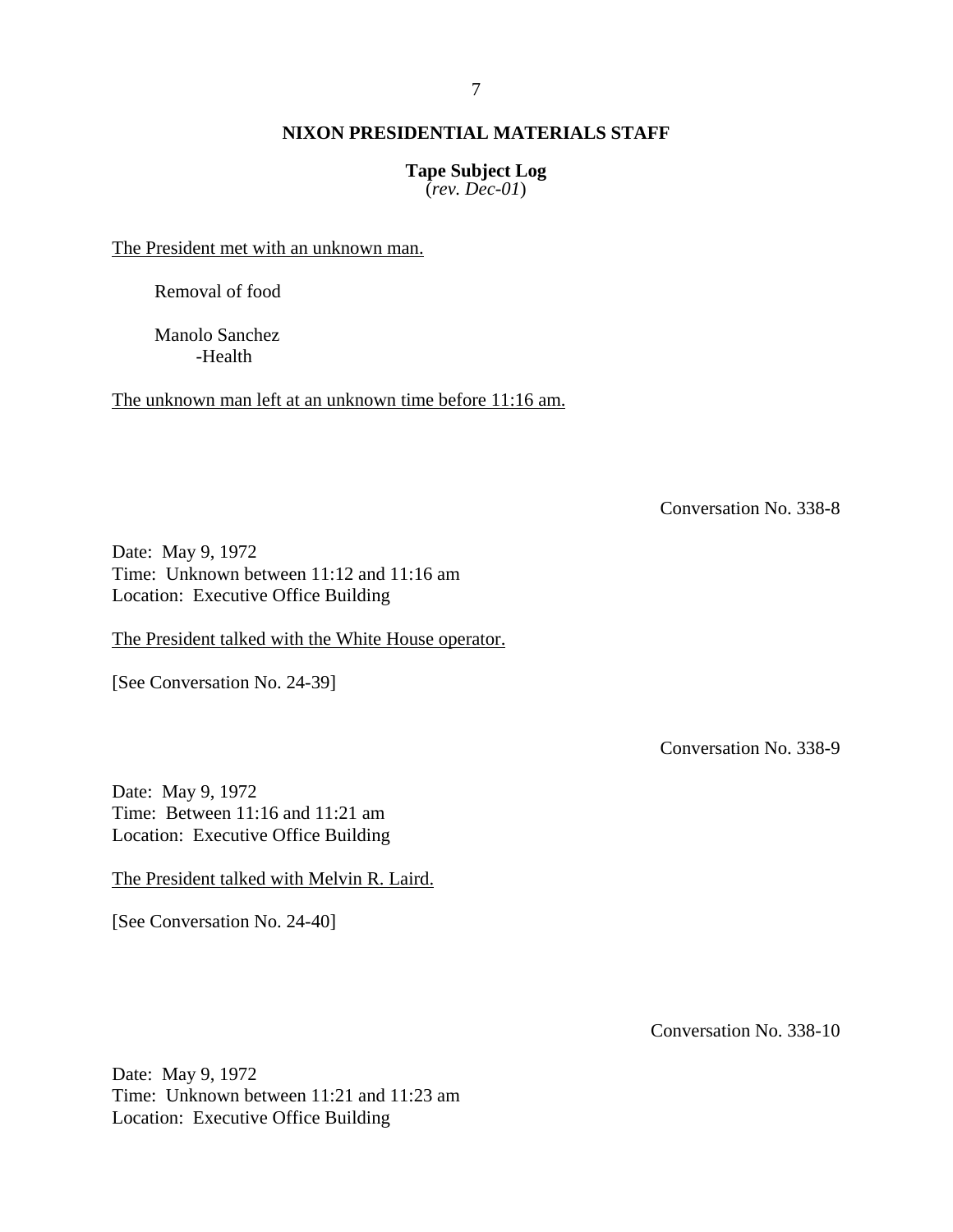## **Tape Subject Log**

(*rev. Dec-01*)

The President talked with the White House operator.

[See Conversation No. 24-41]

Conversation No. 338-11

Date: May 9, 1972 Time: Between 11:23 and 11:24 am Location: Executive Office Building

The President talked with Thelma C. ("Pat") Nixon.

[See Conversation No. 24-42' one item has been withdrawn from this conversation]

Conversation No. 338-12

Date: May 9, 1972 Time: Unknown between 11:24 and 11:32 am Location: Executive Office Building

The President talked with H. R. ("Bob") Haldeman.

Swimming pool -Installation -Location -Walter [Surname unknown]

Vietnam

-Blockade -Response -Charles G. ("Bebe") Rebozo's report -Emotion -Democrats -Spontaneity -President's previous speech -Ronald L. Ziegler's previous press conference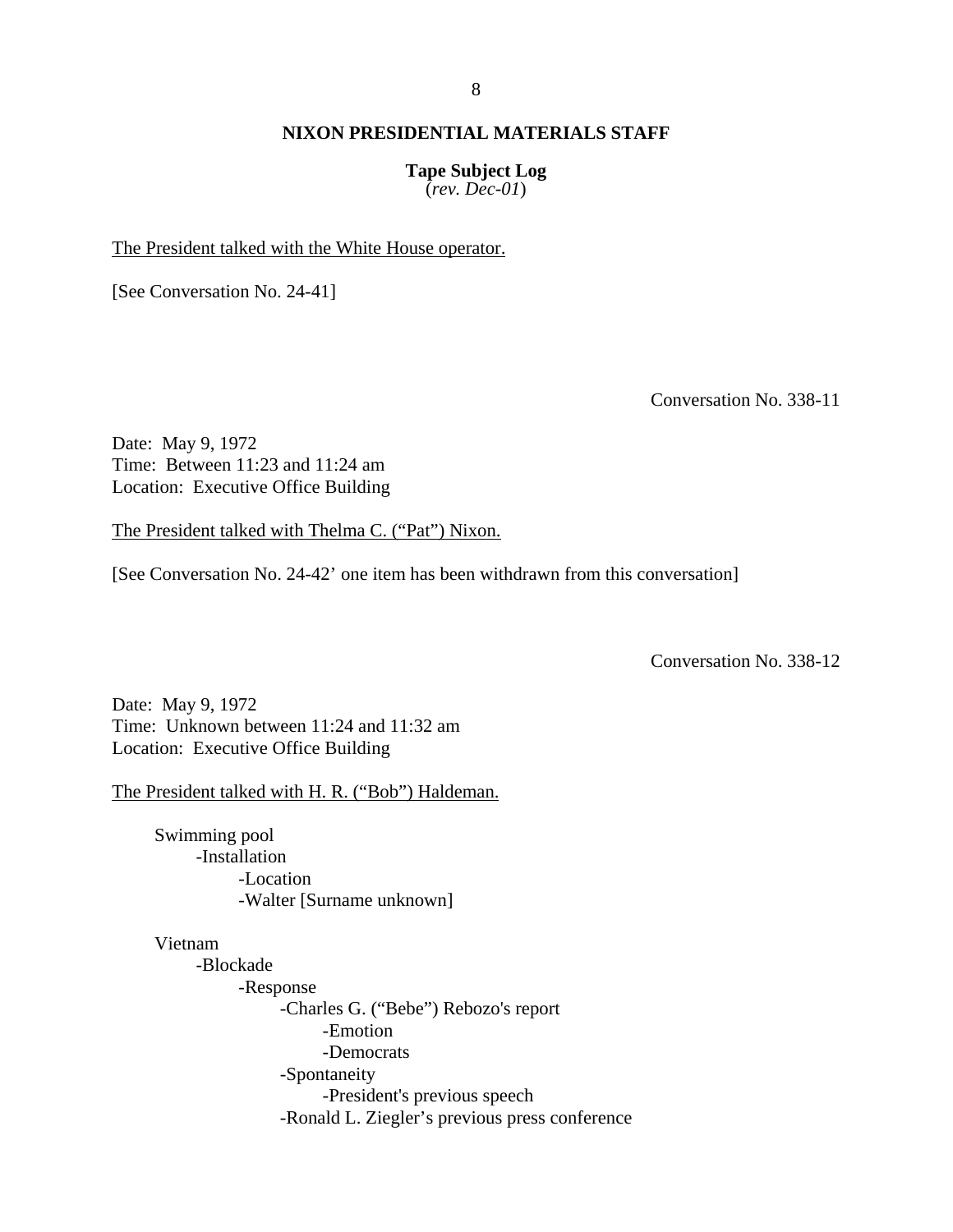## **Tape Subject Log**

(*rev. Dec-01*)

Conversation No. 338-13

Date: May 9, 1972 Time: Unknown between 11:24 and 11:32 am Location: Executive Office Building

The President talked with H. R. ("Bob") Haldeman.

Vietnam -President's talk with Melvin R. Laird -Laird's possible television appearance -Scheduling in Florida, Georgia, Kentucky, Tennessee -Henry A. Kissinger -Haldeman -Forthcoming television appearance -Blockade -Photographs -Release -Public relations efforts -Laird

Conversation No. 338-14

Date: May 9, 1972 Time: Unknown between 11:24 and 11:32 am Location: Executive Office Building

The President talked with an unknown person.

Unknown person's location -Meeting with the President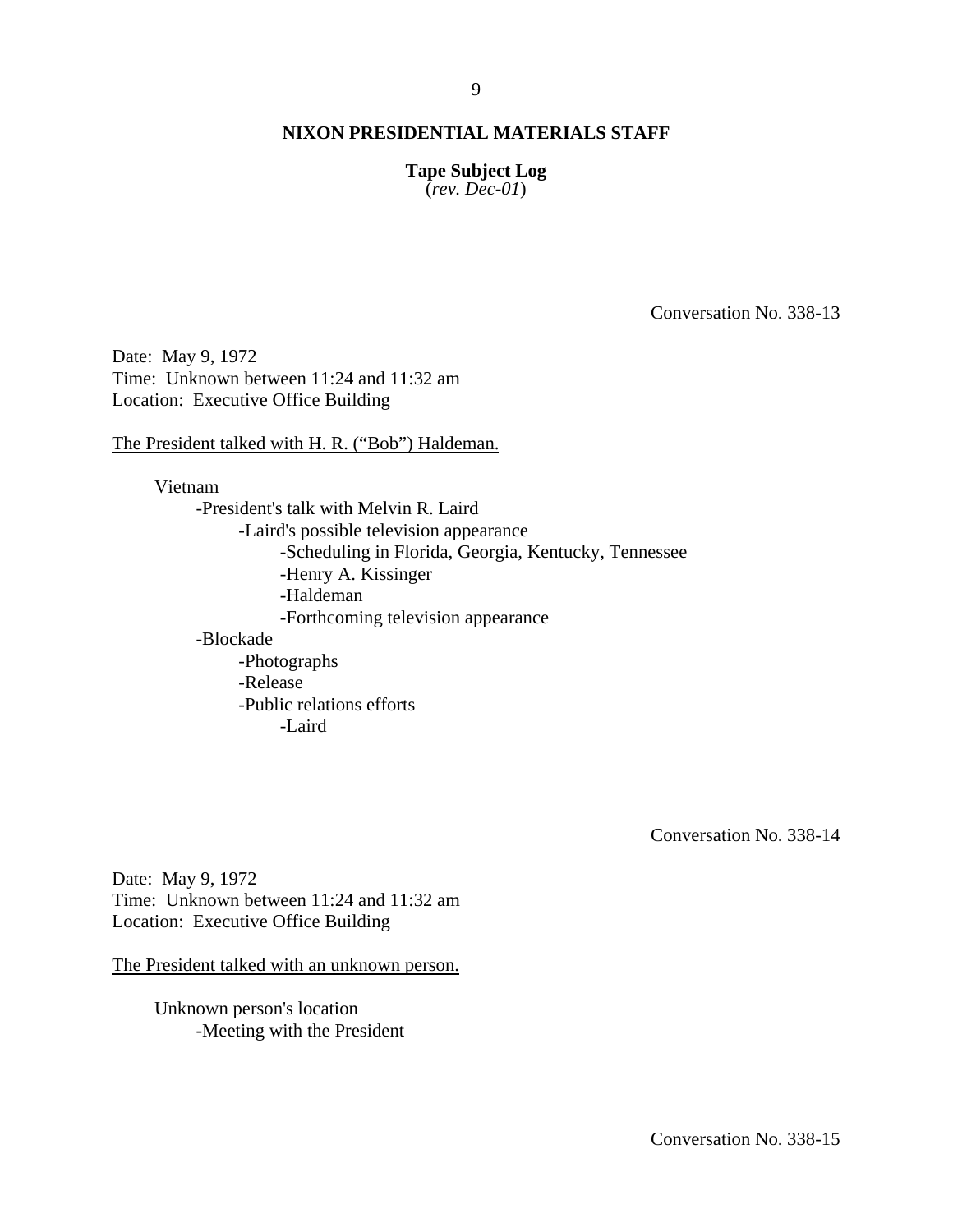#### 10

## **NIXON PRESIDENTIAL MATERIALS STAFF**

**Tape Subject Log** 

(*rev. Dec-01*) Conv. No. 338-14 (cont.)

Date: May 9, 1972 Time: 11:32 am Location: Executive Office Building

The President talked with the White House operator.

[See Conversation No. 24-43]

Conversation No. 338-16

Date: May 9, 1972 Time: Unknown between 11:32 and 11:35 am Location: Executive Office Building

The President talked with the White House operator.

[See Conversation No. 24-44]

Conversation No. 338-17

Date: May 9, 1972 Time: 11:35-11:42 am Location: Executive Office Building

The President talked with John N. Mitchell.

[Conversation No. 387-17A]

[See Conversation No. 24-45; two items have been withdrawn from this conversation]

Alexander P. Butterfield entered at 11:37 am.

[End of telephone conversation]

Vietnam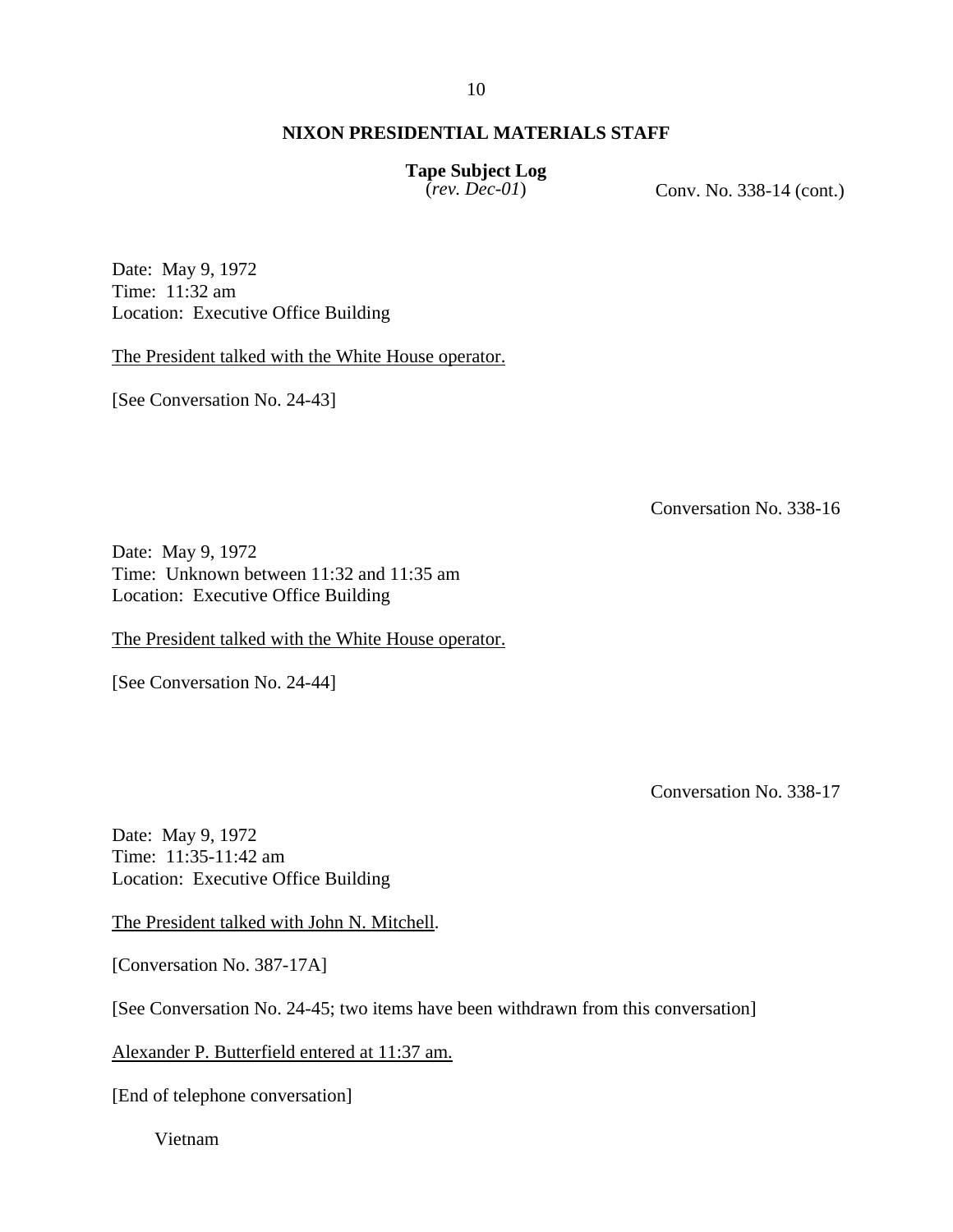#### **Tape Subject Log**

(*rev. Dec-01*)

-Blockade -Comments -Lewis F. Powell, Jr. -Charles Rhyne -[David] Kenneth Rush -John W. Dean, III [?] -Powell

The President talked with Patrick J. Buchanan between 11:40 and 11:41 am.

[Conversation No. 338-17B]

[See Conversation No. 24-46]

[End of telephone conversation]

Vietnam -Blockade -Comments -William P. Rogers -Powell -Rush -Powell -John B. Connally -Rogers -Powell

Duke Law school reunion dinner -Photograph session -Weather -Participants

Butterfield left at 11:42 am.

Conversation No. 338-18

Date: May 9, 1972 Time: Unknown between 11:42 and 11:50 am Location: Executive Office Building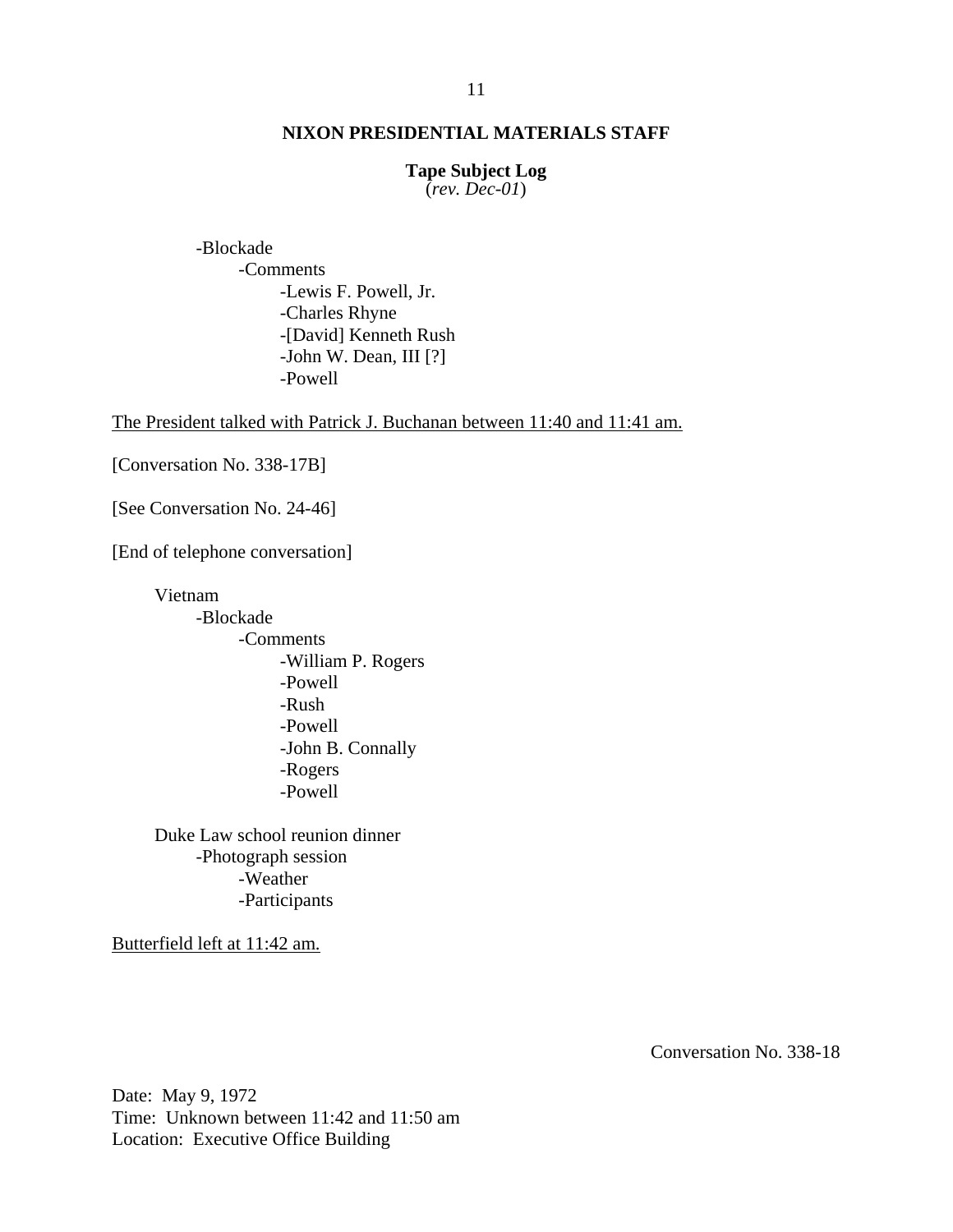#### 12

## **NIXON PRESIDENTIAL MATERIALS STAFF**

**Tape Subject Log** 

(*rev. Dec-01*) Conv. No. 338-17 (cont.)

The President talked with the White House operator.

[See Conversation No. 24-47]

Conversation No. 338-19

Date: May 9, 1972 Time: 11:50 am Location: Executive Office Building

The White House operator talked with the President.

[See Conversation No. 24-48]

Conversation No. 338-20

Date: May 9, 1972 Time: 11:53 am Location: Executive Office Building

The President talked with the White House operator.

[See Conversation No. 24-49]

Conversation No. 338-21

Date: May 9, 1972 Time: Unknown after 11:53-11:56 am Location: Executive Office Building

The White House operator talked with the President.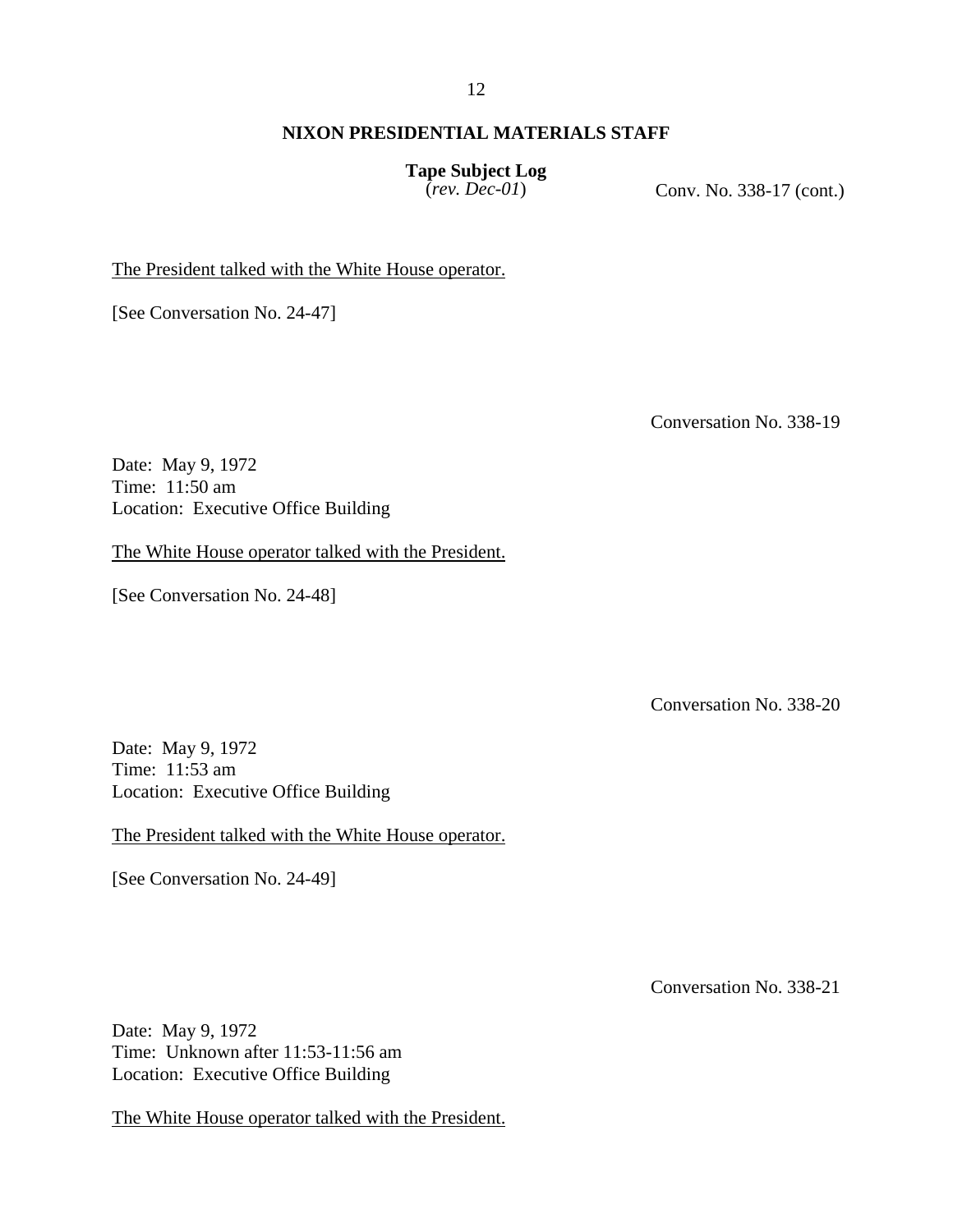## **Tape Subject Log**

(*rev. Dec-01*)

The President talked with [David] Kenneth Rush between 11:55 and 11:56 am.

[See Conversation No. 24-50]

Conversation No. 338-22

Date: May 9, 1972 Time: Unknown between 11:56 am and 12:05 pm Location: Executive Office Building

The President talked with the White House operator.

[See Conversation No. 24-51]

Conversation No. 338-23

Date: May 9, 1972 Time: Between 12:05 and 12:06 pm Location: Executive Office Building

The President talked with Adm. Arthur W. Radford.

[See Conversation No. 24-52]

Conversation No. 338-24

Date: May 9, 1972 Time: Unknown between 12:06 and 12:09 pm Location: Executive Office Building

The President talked with the White House operator.

[See Conversation No. 24-53]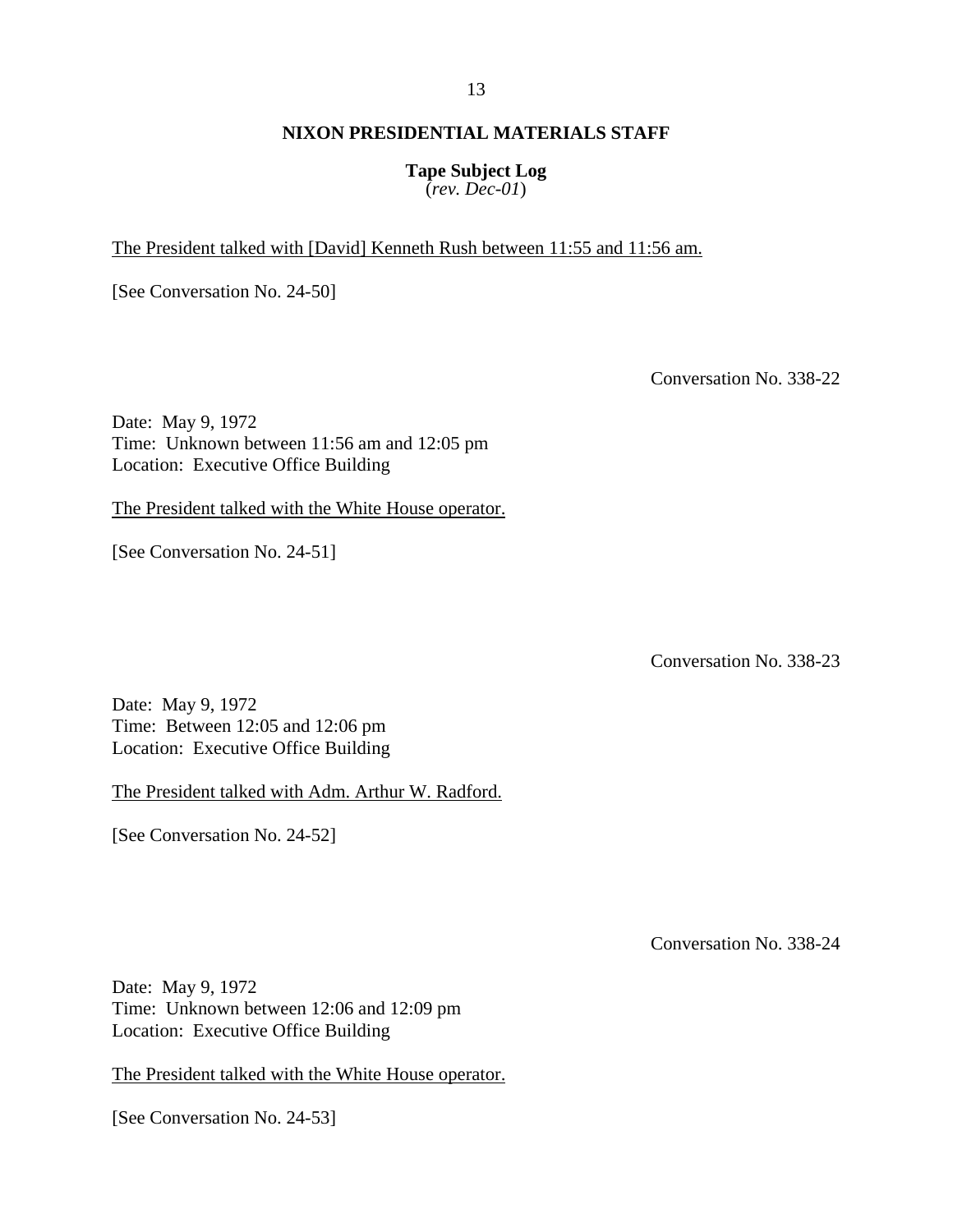**Tape Subject Log**  (*rev. Dec-01*)

Conversation No. 338-25

Date: May 9, 1972 Time: Between 12:09 and 12:13 pm Location: Executive Office Building

The President talked with Nelson A. Rockefeller.

[See Conversation No. 24-54]

Conversation No. 338-26

Date: May 9, 1972 Time: Unknown between 12:13 and 12:27 pm Location: Executive Office Building

The President talked with the White House operator.

[See Conversation No. 24-55]

Conversation No. 338-27

Date: May 9, 1972 Time: Between 12:27 and 12:29 pm Location: Executive Office Building

The President talked with Ronald L. Ziegler.

[See Conversation No. 24-56]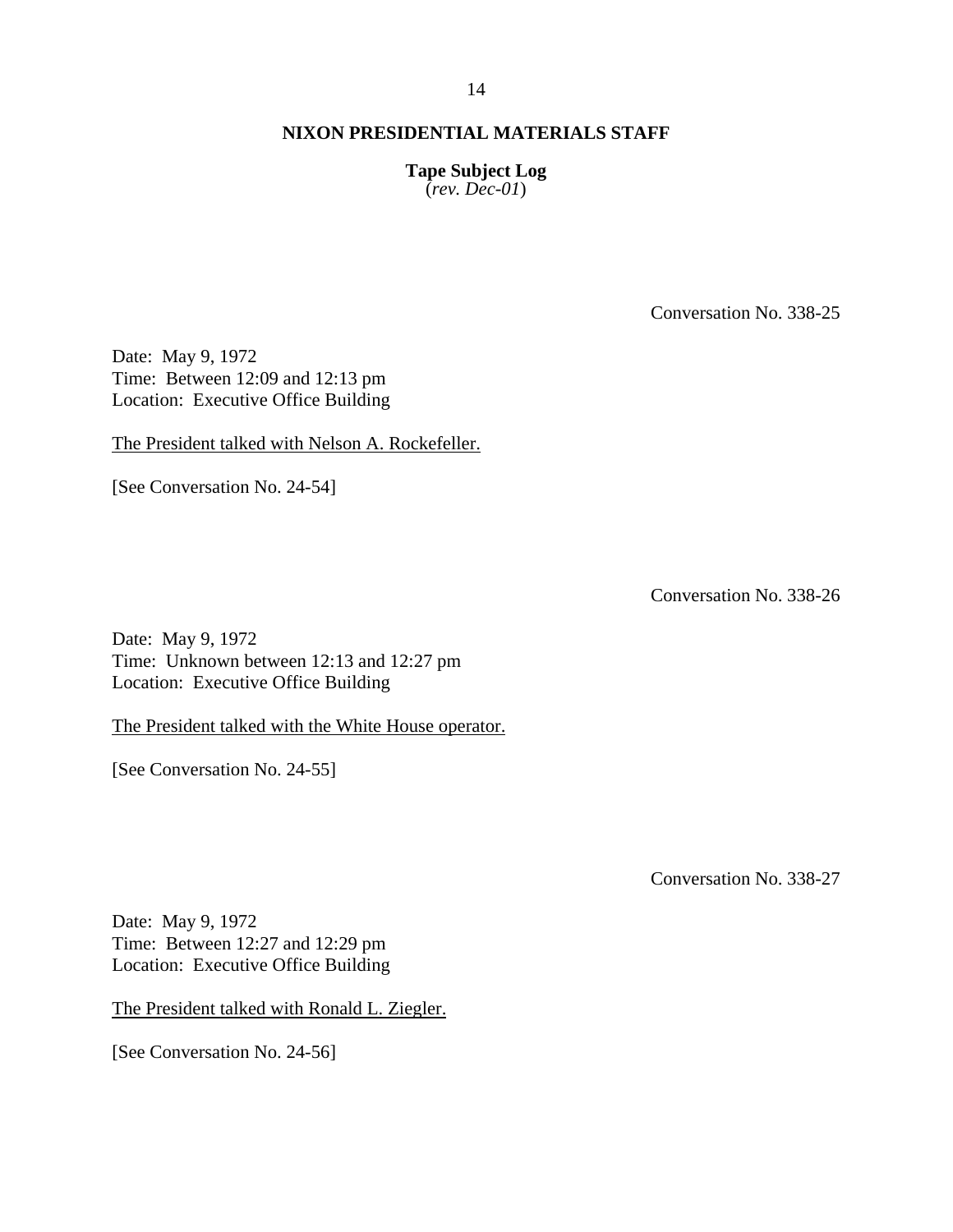#### 15

## **NIXON PRESIDENTIAL MATERIALS STAFF**

## **Tape Subject Log**

(*rev. Dec-01*)

Conversation No. 338-28

Date: May 9, 1972 Time: Unknown between 12:29 and 12:31 pm Location: Executive Office Building

The President talked with the White House operator.

[See Conversation No. 24-57]

Conversation No. 338-29

Date: May 9, 1972 Time: 12:31 pm Location: Executive Office Building

The White House operator talked with the President.

[See Conversation No. 24-58]

Conversation No. 338-30

Date: May 9, 1972 Time: Unknown between 12:31 and 12:37 pm Location: Executive Office Building

The President talked with an unknown person.

Unknown topic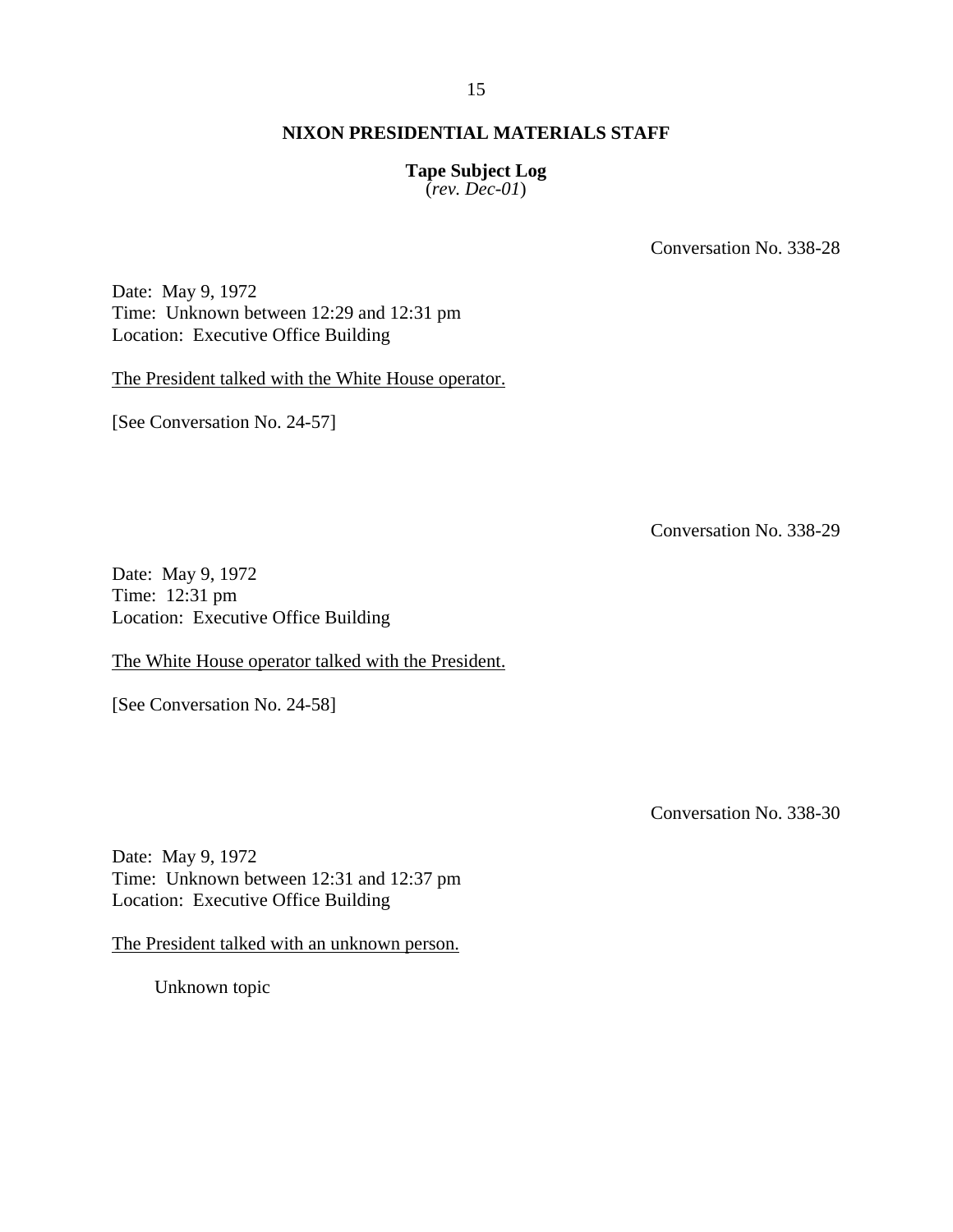#### **Tape Subject Log**

(*rev. Dec-01*)

Conversation No. 338-31

Date: May 9, 1972 Time: 12:37-1:12 pm Location: Executive Office Building

#### The President met with Henry A. Kissinger.

Vietnam

-Kissinger's previous press conference -Ronald L. Ziegler's report -Ronald W. Reagan and Nelson A. Rockefeller -Talks with Kissinger

#### Rockefeller

-President's call -Statement of support for the President -President's call -Letter from the President to Terence Cardinal Cooke -Responsibility

## Vietnam

-Reagan -Support for the President -Telegram campaign -Blockade -Melvin R. Laird -Television appearance -William P. Rogers -Public appearance -Kissinger's view -Senate Foreign Relations Committee -Laird -Public relations abilities -Kissinger's view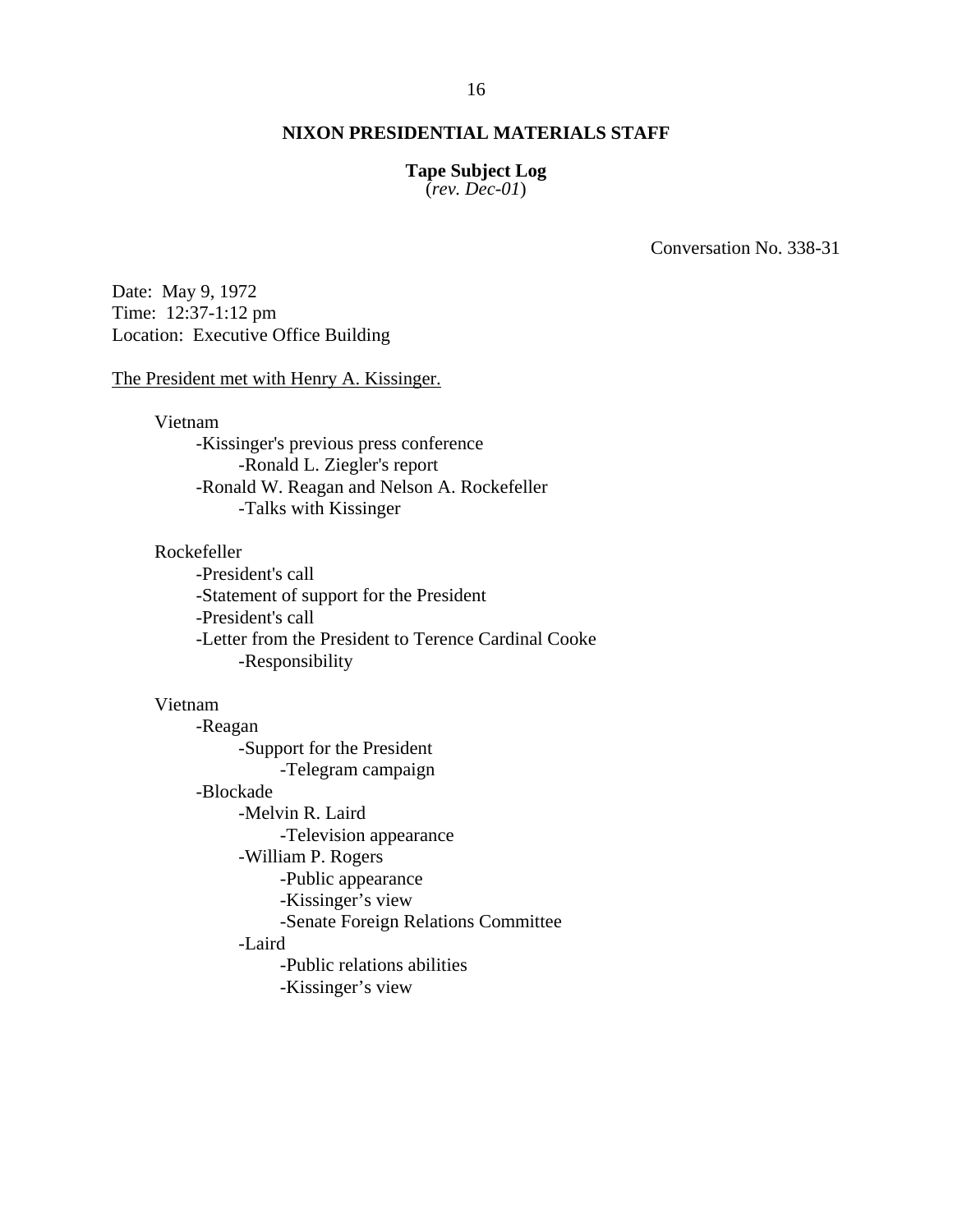# **Tape Subject Log**

(*rev. Dec-01*) Conv. No. 338-31 (cont.)

\*\*\*\*\*\*\*\*\*\*\*\*\*\*\*\*\*\*\*\*\*\*\*\*\*\*\*\*\*\*\*\*\*\*\*\*\*\*\*\*\*\*\*\*\*\*\*\*\*\*\*\*\*\*\*\*\*\*\*\*\*\*\*\*\*\*\*\*\*\*\*\*\*\*

BEGIN WITHDRAWN ITEM NO. 4 [Privacy [Duration: 1s ]

#### END WITHDRAWN ITEM NO. 4

\*\*\*\*\*\*\*\*\*\*\*\*\*\*\*\*\*\*\*\*\*\*\*\*\*\*\*\*\*\*\*\*\*\*\*\*\*\*\*\*\*\*\*\*\*\*\*\*\*\*\*\*\*\*\*\*\*\*\*\*\*\*\*\*\*\*\*\*\*\*\*\*\*\*

#### Alexander M. Haig, Jr. entered at an unknown time after 12:37 pm.

-Support for President's blockade decision -Kissinger -A Baptist official -Dr. [Forename unknown] Jackson -Kissinger's briefing -Negotiations -Press response -Attitude -Compared with Cambodia -Comments about the Soviet Union -Soviet Summit -Blockade -President's peace terms -Ceasefire, Prisoners of war [POWs], withdrawal -Support Democrats -President's support for John F. Kennedy in 1962 Cuban missile crisis -Effect on President's gubernatorial campaign -Rockefeller -Criticism -Reasons -Duration -Success -North Vietnam offensive -Latest reports -Hue -Kontum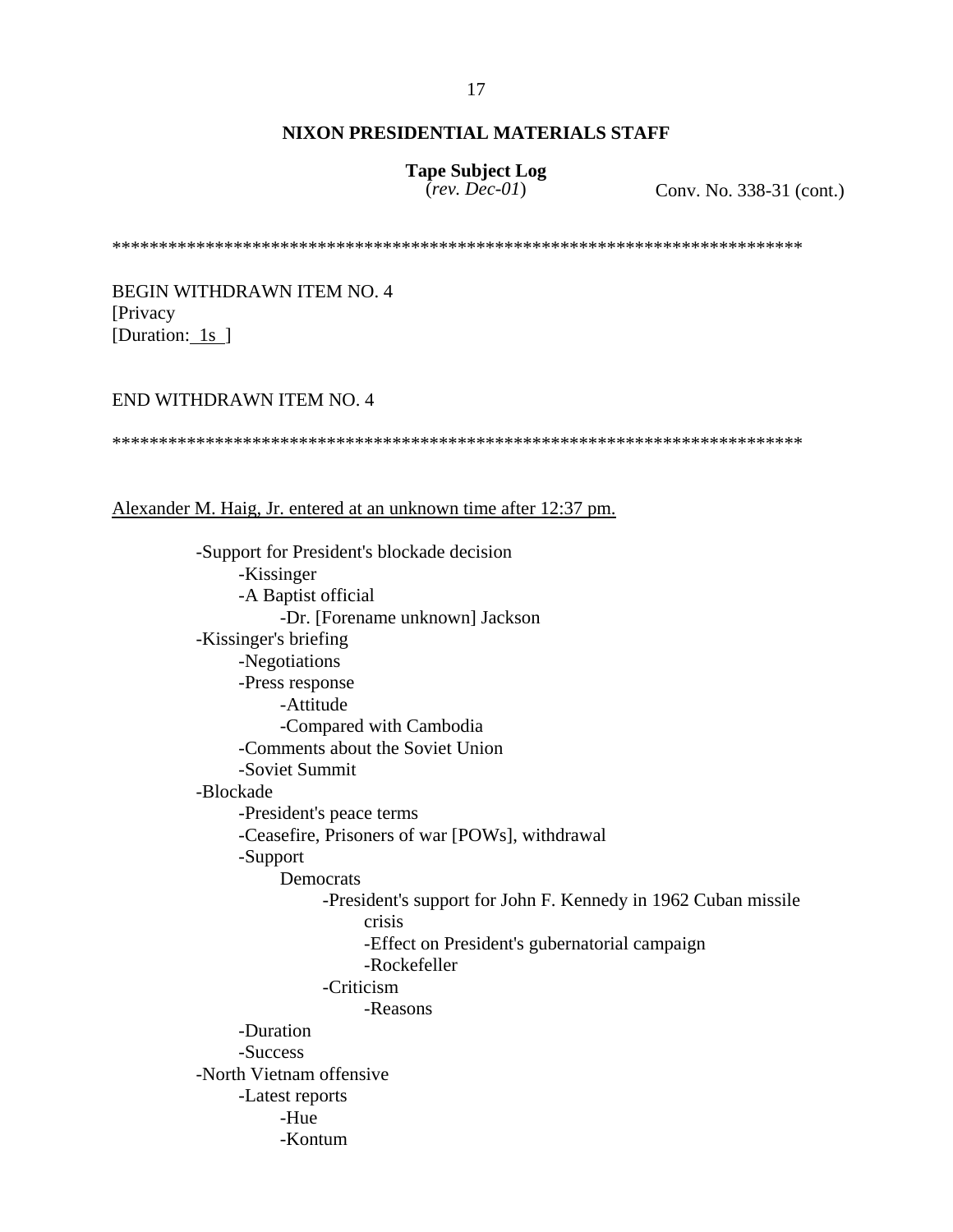## **Tape Subject Log**

(*rev. Dec-01*) Conv. No. 338-31 (cont.)

 -South Vietnam losses -A firebase -Hue -South Vietnam counteraction -Spoiling tactics -Blockade -Impact on South Vietnam morale -Ellsworth F. Bunker -Nguyen Van Thieu -Movement of forces -First Airborne Division -North Vietnam offensive -Hue -Kontum -Pleiku -Kontum -Blockade -Supporters of the President -Message from President to Sir Alexander F. ("Alec") Douglas-Home -Congressional response -Possible vote on antiwar legislation -Air strikes -Adm. Thomas H. Moorer -Public support -Targets -Petroleum, oils, and lubricants [POL] dumps -Blockade -Mining operation -Air strikes -POL dumps in Hanoi area -Protests from North Vietnam -Negotiations -US stance -North Vietnam offensive -Duration -Resources -POL -Air strikes in North Vietnam -President's decision to blockade -Forthcoming election -Edward M. Kennedy -Impact on US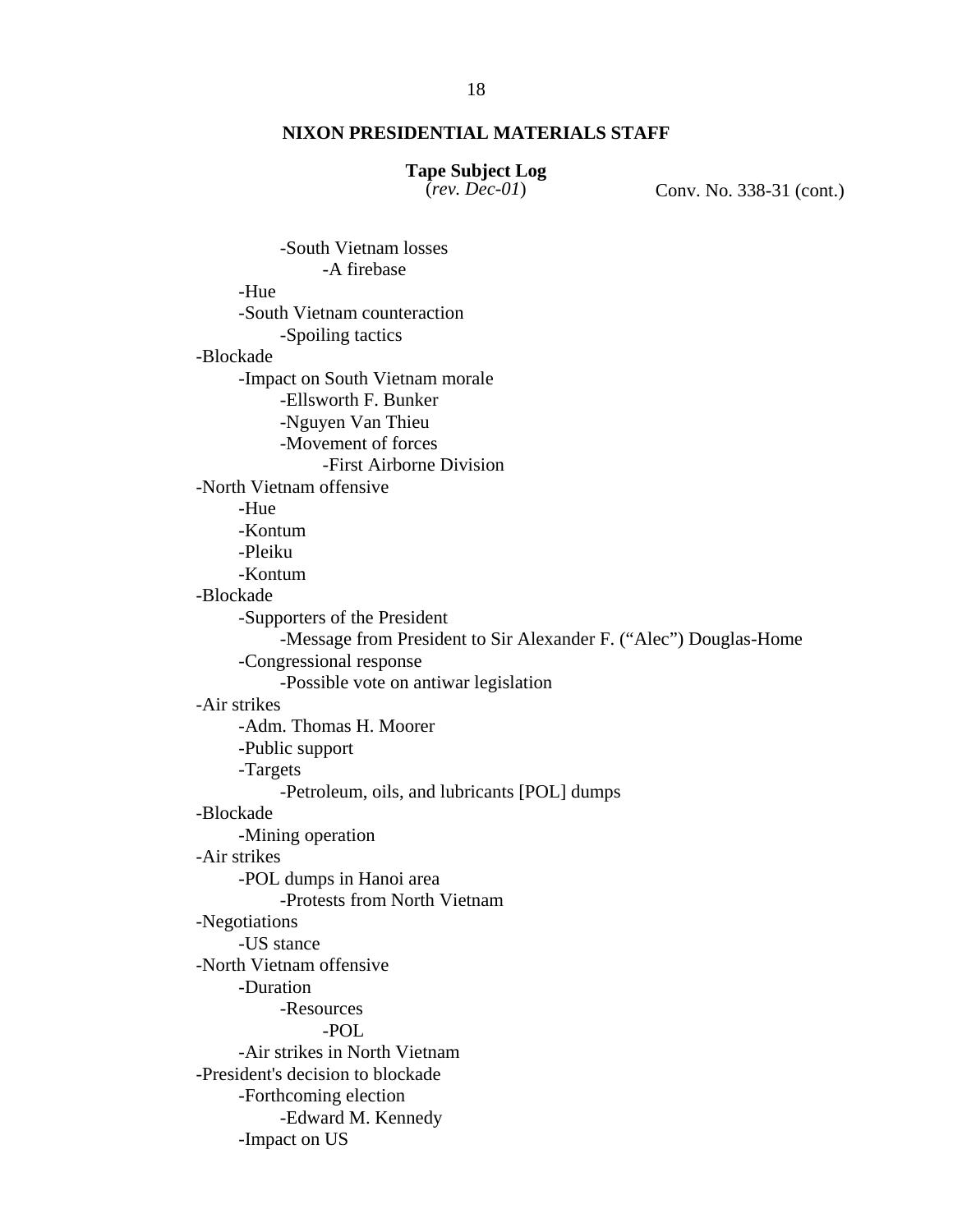## **Tape Subject Log**

(*rev. Dec-01*) Conv. No. 338-31 (cont.)

-Soviet response -Frank Shakespeare -Comments on Soviet position -Soviet Summit -President's position -Kissinger's view -Support for the President -Rockefeller -Call to the President

### Harvard

 -Request for Kissinger's resignation -Kissinger's conversation with a former colleague

#### Vietnam

-Press reports -James B. ("Scotty") Reston -Rogers -Statements -Appearance -Meeting with J. William Fulbright -President's speech -Comparison with other speeches -Previous speech on Vietnam -Press comments -Joseph W. Alsop -Rowland Evans -President's policies -Withdrawal of troops -An unknown person's praise for speech -Alsop -Stakes for US and the free world -Consequences of US defeat -The President's view -Military performance -Kissinger's view -Air strikes -Power plants -Impact -Secondary targets -POL -Rails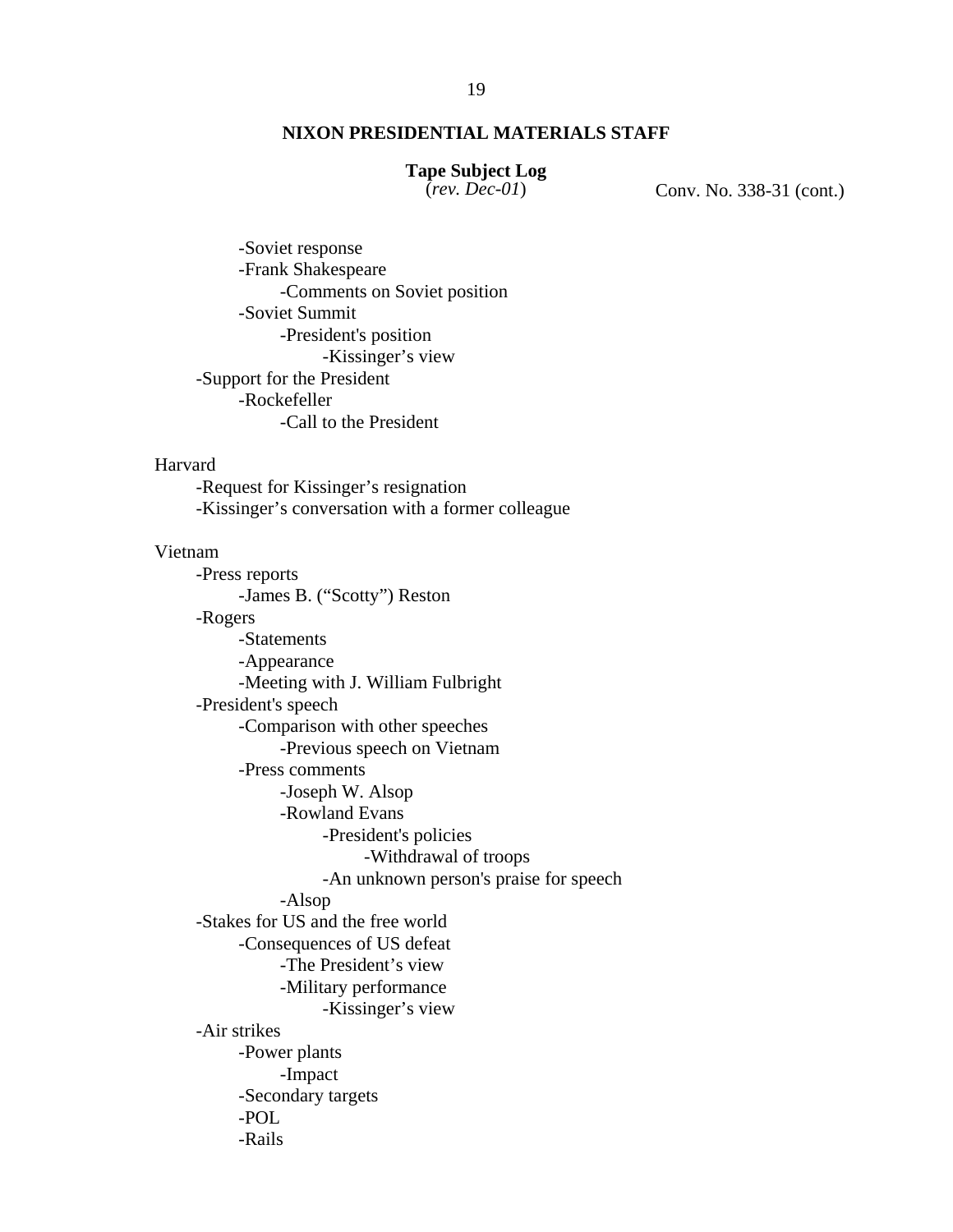# **Tape Subject Log**

(*rev. Dec-01*) Conv. No. 338-31 (cont.)

-Germany in World War II -Targets in Britain -Air fields -Timing -Red Cross -Israelis

The President talked with Moorer between 12:56 and 12:58 pm.

[Conversation No. 338-31A]

[See Conversation No. 24-59]

[End of telephone conversation]

Vietnam -Blockade -Moorer -Public support -Rogers -Statements -Subcabinet briefing -Statements -Subcabinet -Support -Columnists -"Hawks" -Kissinger meeting -Richard ("Dick") Wilson -William S. White -Alsop -Evans -Soviet Summit -Cancellation -Possibility -President's decision -Plans -Cancellation -Timing -A statement -Rogers -Postponement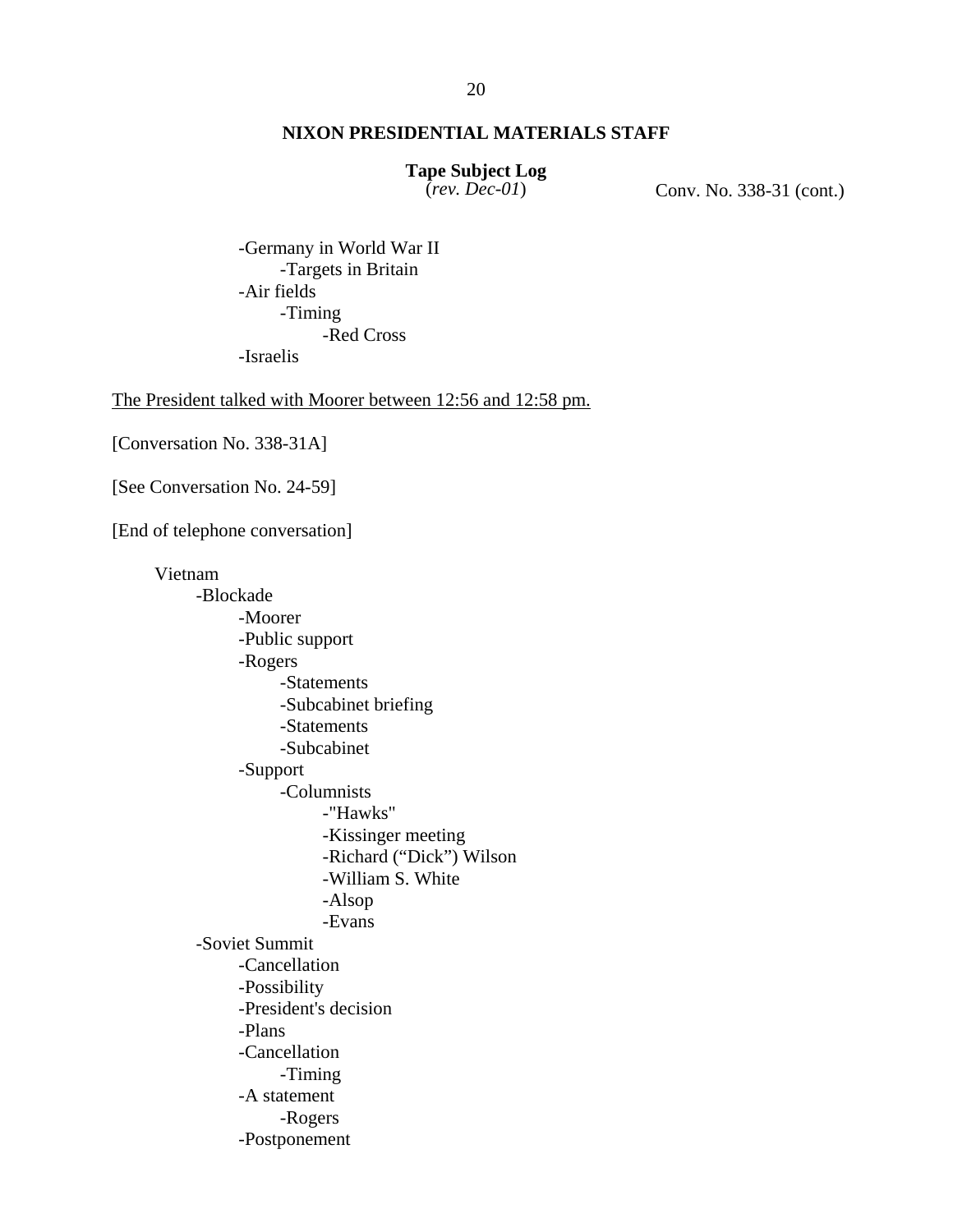# **Tape Subject Log**

(*rev. Dec-01*) Conv. No. 338-31 (cont.)

-President's Vietnam policies -Impact -Blockade -Impact -North Vietnam offensive -Possibility of South Vietnam defeat -US options -US Marines -Military exercises -South Vietnam operations -I Corps -Hue -Air strikes -B-52 sorties -Gen. Creighton W. Abrams, Jr. -Intensity -Impact on North Vietnam -Compared with World War I artillery barrages -Abrams -Use of air power -Command structure -Forthcoming meeting

[Unintelligible]

Kissinger and Haig left at 1:12 pm.

Conversation No. 338-32

Date: May 9, 1972 Time: Unknown between 1:12 and 1:17 pm Location: Executive Office Building

The President talked with Rose Mary Woods (?).

Meeting with the President -Weather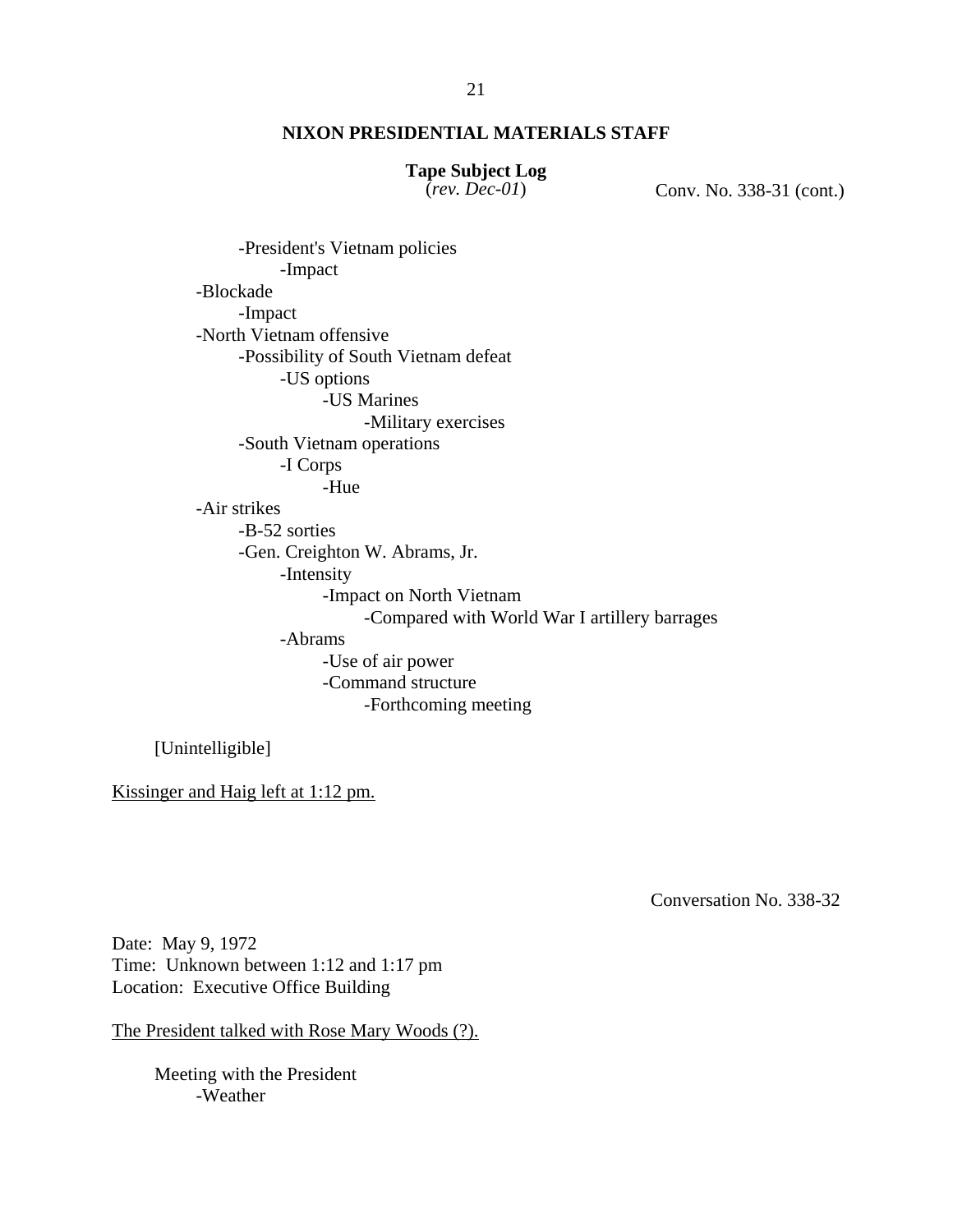#### 22

### **NIXON PRESIDENTIAL MATERIALS STAFF**

## **Tape Subject Log**

(*rev. Dec-01*)

Conversation No. 338-33

Date: May 9, 1972 Time: Unknown after 1:12 and before 1:17 pm Location: Executive Office Building

The President met with an unknown person.

[Unintelligible]

The unknown person left at an unknown time before 1:17 pm.

Conversation No. 338-34

Date: May 9, 1972 Time: Unknown between 1:12 and 1:17 pm Location: Executive Office Building

The President talked with an unknown person.

Vietnam -Blockade -Implementation -Adm. Thomas H. Moorer -Meeting with John C. Stennis -Support for President

President's schedule -Florida trip -Soviet Summit -Cancellation -Timing -President's handling

Vietnam

-Blockade -Demonstrations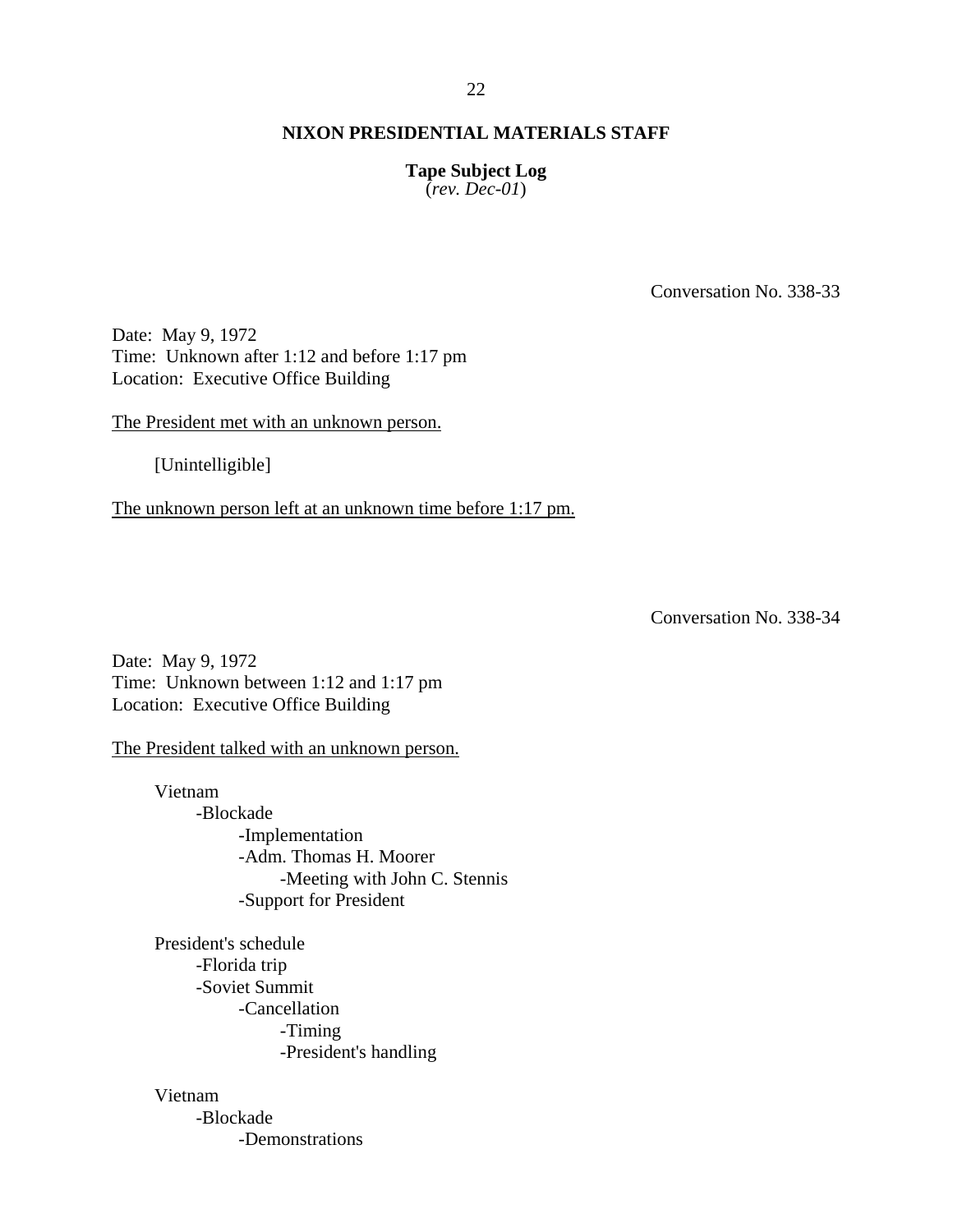#### **Tape Subject Log**

(*rev. Dec-01*)

Conv. No. 338-34 (cont.)

 -Size -Cambodian invasion -Kent State -Support -Scope -Extent -Wires

Conversation No. 338-35

Date: May 9, 1972 Time: 1:17-2:00 pm Location: Executive Office Building

The President met with Rose Mary Woods.

Vietnam -Blockade -Support for the President -Messages -Thelma C. ("Pat") Nixon -Thomas A. Pappas

\*\*\*\*\*\*\*\*\*\*\*\*\*\*\*\*\*\*\*\*\*\*\*\*\*\*\*\*\*\*\*\*\*\*\*\*\*\*\*\*\*\*\*\*\*\*\*\*\*\*\*\*\*\*\*\*\*\*\*\*\*\*\*\*\*\*\*\*\*\*

BEGIN WITHDRAWN ITEM NO. 1 [Personal Returnable] [Duration: 17s]

## END WITHDRAWN ITEM NO. 1

\*\*\*\*\*\*\*\*\*\*\*\*\*\*\*\*\*\*\*\*\*\*\*\*\*\*\*\*\*\*\*\*\*\*\*\*\*\*\*\*\*\*\*\*\*\*\*\*\*\*\*\*\*\*\*\*\*\*\*\*\*\*\*\*\*\*\*\*\*\*

-President's speech -Pappas's response -Mrs. Nixon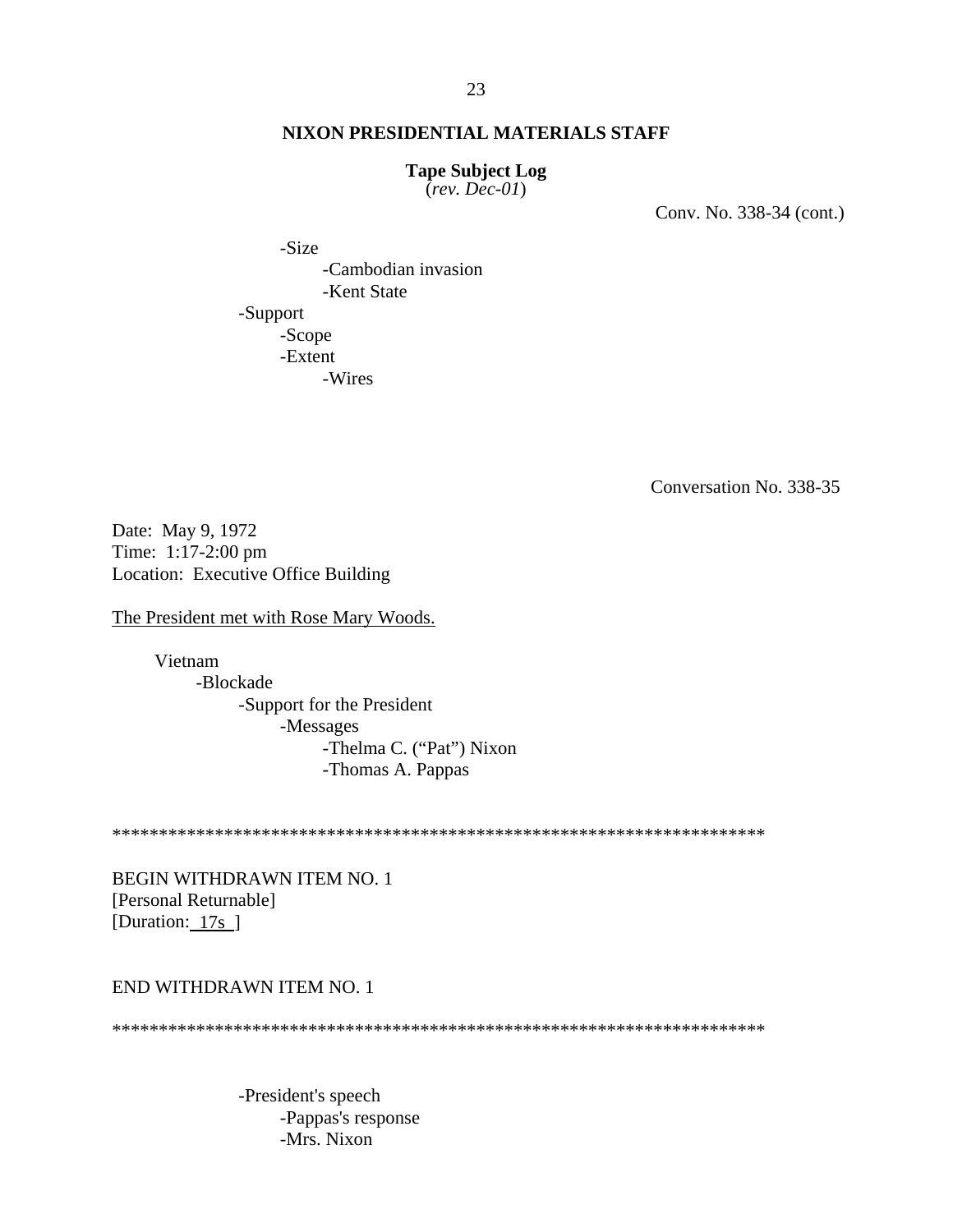#### **Tape Subject Log**

(*rev. Dec-01*)

Conv. No. 338-35 (cont.)

 -Response -Pappas's response -Calls -Taft Schreiber's response -Max M. Fisher -Leonard Garment -President's demeanor -Press reports -Television coverage -James D. Hughes -Woods's brother -Report on call-ins -Soviet Summit -Cancellation -Public opinion -President's speech -Offers for Soviets -People's Republic of China [PRC] ships

The President talked with Henry A. Kissinger at an unknown time between 1:17 and 2:00 pm.

[Conversation No. 338-35A]

Vietnam -Air strikes -PRC ships -Damage -Reports

[End of telephone conversation]

President's schedule -Camp David -Dinner for Duke Law School classmates -Lewis F. Powell, Jr. -Dance -Years of attendance -Reunion picture

An unidentified woman -Previous conversation with Woods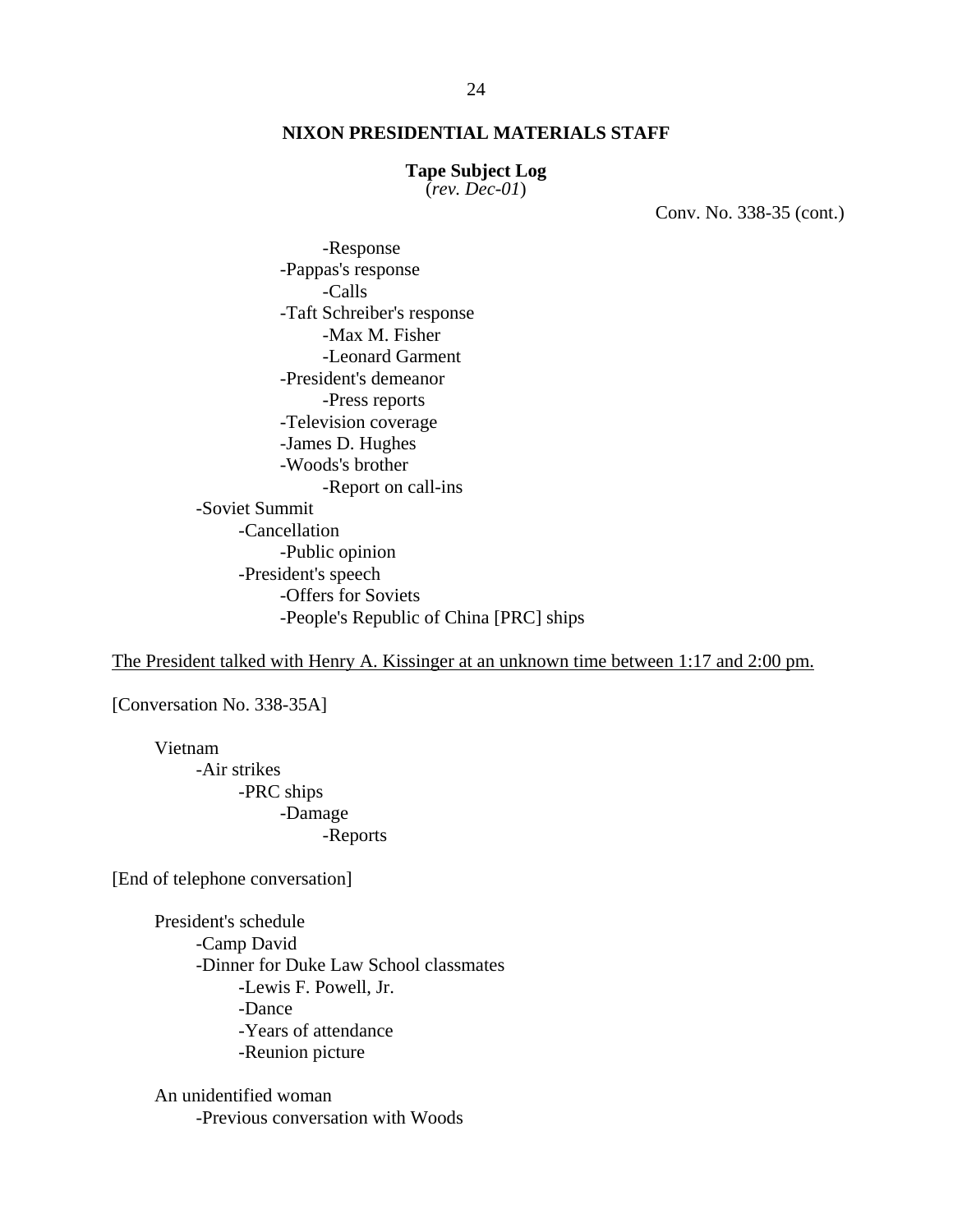#### **Tape Subject Log**

(*rev. Dec-01*)

Conv. No. 338-35 (cont.)

Vietnam

-Blockade

-President's speech -References to people of Soviet Union, South Vietnam, North Vietnam, US -References to Soviet Union

Soviet Union

-Possible Summit cancellation -Responsibility for India-Pakistan war -Cuba -Policies toward Vietnam -Summit

President's policies -Necessity of victory in Vietnam

North Vietnam goals

The President talked with an unknown person at an unknown time between 1:17 and 2:00 pm.

[Conversation No. 338-3B]

Vietnam -Press release -Public support for he President -Kissinger -Soviet Summit -Publicity for President's position -Charles W. Colson -Albert E. Sindlinger poll

[End of telephone conversation]

Pro-Palestinian Arab guerrillas -Hijacking of Belgian plane -Demands -Rescue -Deaths

President's Vietnam policies -Need for strong leadership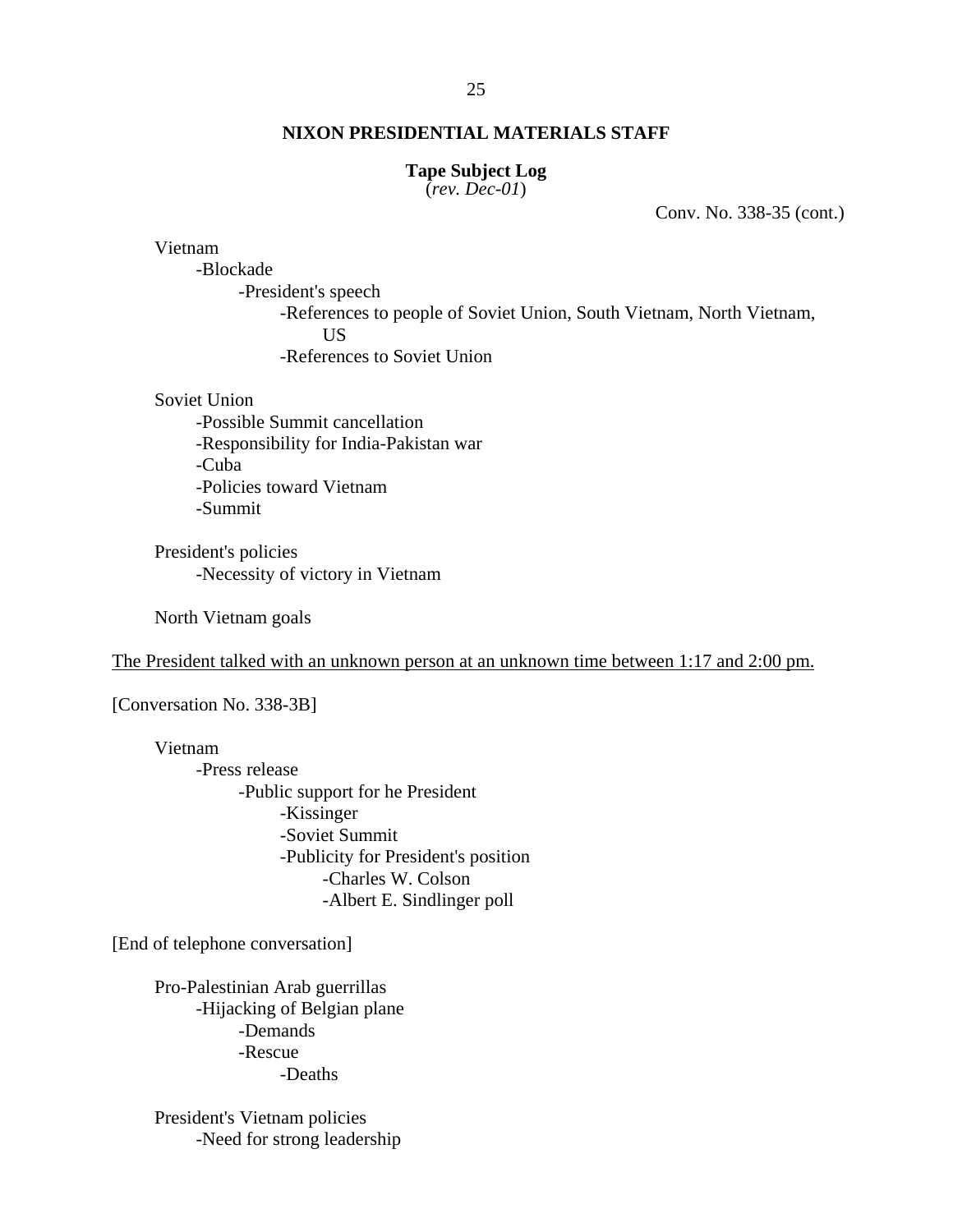#### **Tape Subject Log**

(*rev. Dec-01*)

Conv. No. 338-35 (cont.)

-President's speech on the blockade -Opponents -Interviews with George Washington University students -Woods's view -President's support for John F. Kennedy in missile crisis -Compared with Edward M. Kennedy -Support -Woods's brother-in-law -Credit -Compared with John F. Kennedy -Second coming of Christ -John the Baptist -Saint Paul -Saint Peter -Absalom

An unknown man entered at an unknown time after 1:17 pm.

Drinks

The President's schedule

The unknown man left at an unknown time before 2:00 pm.

\*\*\*\*\*\*\*\*\*\*\*\*\*\*\*\*\*\*\*\*\*\*\*\*\*\*\*\*\*\*\*\*\*\*\*\*\*\*\*\*\*\*\*\*\*\*\*\*\*\*\*\*\*\*\*\*\*\*\*\*\*\*\*\*\*\*\*\*\*\*

BEGIN WITHDRAWN ITEM NO. 4 [Privacy] [Duration: 1m 18s ]

## END WITHDRAWN ITEM NO. 4

\*\*\*\*\*\*\*\*\*\*\*\*\*\*\*\*\*\*\*\*\*\*\*\*\*\*\*\*\*\*\*\*\*\*\*\*\*\*\*\*\*\*\*\*\*\*\*\*\*\*\*\*\*\*\*\*\*\*\*\*\*\*\*\*\*\*\*\*\*\*

 Manolo Sanchez -Popularity among White House staff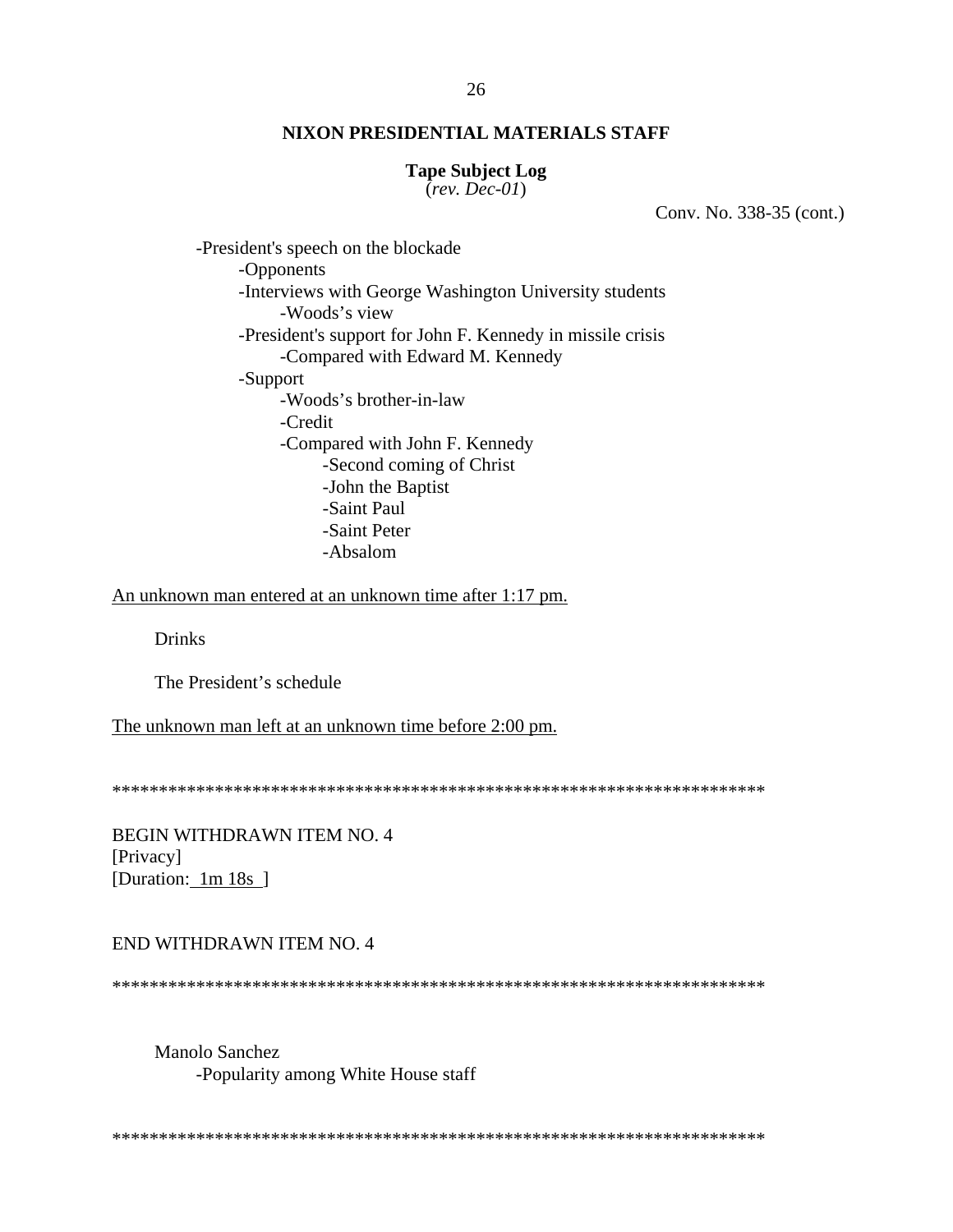#### 27

## **NIXON PRESIDENTIAL MATERIALS STAFF**

#### **Tape Subject Log**

(*rev. Dec-01*)

Conv. No. 338-35 (cont.)

BEGIN WITHDRAWN ITEM NO. 5 [Personal Returnable] [Duration: 1m 35s ]

## END WITHDRAWN ITEM NO. 5

\*\*\*\*\*\*\*\*\*\*\*\*\*\*\*\*\*\*\*\*\*\*\*\*\*\*\*\*\*\*\*\*\*\*\*\*\*\*\*\*\*\*\*\*\*\*\*\*\*\*\*\*\*\*\*\*\*\*\*\*\*\*\*\*\*\*\*\*\*\*

Soviet Summit -Possible cancellation -Mrs. Nixon -Timing -Likelihood -Consequences

\*\*\*\*\*\*\*\*\*\*\*\*\*\*\*\*\*\*\*\*\*\*\*\*\*\*\*\*\*\*\*\*\*\*\*\*\*\*\*\*\*\*\*\*\*\*\*\*\*\*\*\*\*\*\*\*\*\*\*\*\*\*\*\*\*\*\*\*\*\*

BEGIN WITHDRAWN ITEM NO. 7 [Personal Returnable] [Duration: 3m 8s ]

#### END WITHDRAWN ITEM NO. 7

\*\*\*\*\*\*\*\*\*\*\*\*\*\*\*\*\*\*\*\*\*\*\*\*\*\*\*\*\*\*\*\*\*\*\*\*\*\*\*\*\*\*\*\*\*\*\*\*\*\*\*\*\*\*\*\*\*\*\*\*\*\*\*\*\*\*\*\*\*\*

Soviets -The President's view -Summit -US public opinion -The President's view

Vietnam -President's previous speech on the blockade -Preparation time -Challenge in delivering speech -Support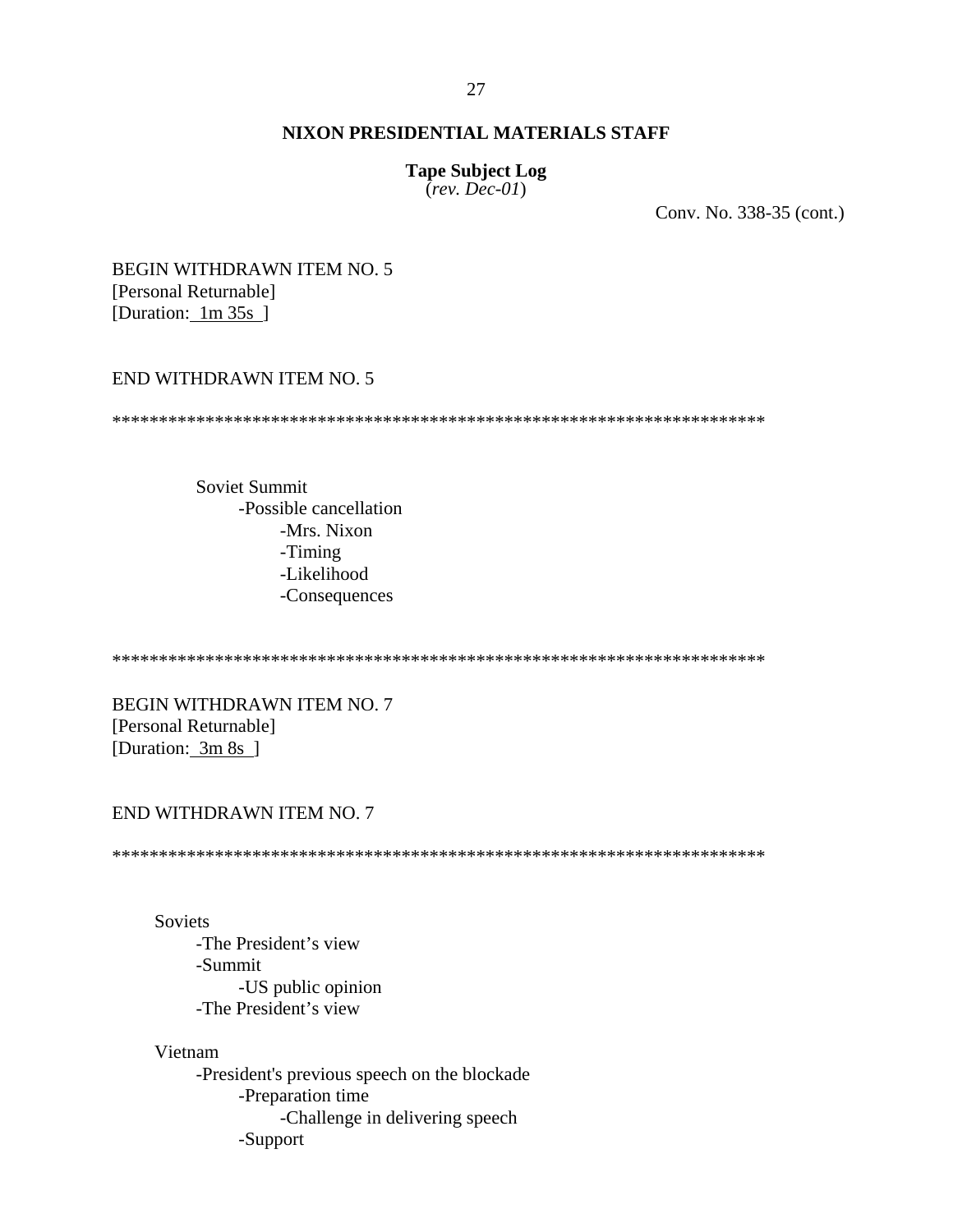#### **Tape Subject Log**

(*rev. Dec-01*)

Conv. No. 338-35 (cont.)

 -Telephone call from Jack Cauley [sp?] -Southern Pines, North Carolina -Public support -Stakes for US -Compared with England, France -Possible communist world domination -Woods's view -Nelson A. Rockefeller and Ronald W. Reagan -Telephone calls -John N. Mitchell

Rockefeller

-Quality of support

#### Reagan

-Woods's view -The President's view

Rockefeller -The President's view

## Ann Whitman

-Invitation to White House -Dinner -Evening -Dinner for Mexican representatives -Tables -Setting -Woods's view -Son -Rockefeller -Accomodations

White House dinners -Rockefeller -W. Kenneth Riland -Woods -Marina von N. Whitman -Next state dinner -Evening at the White House -Timing -California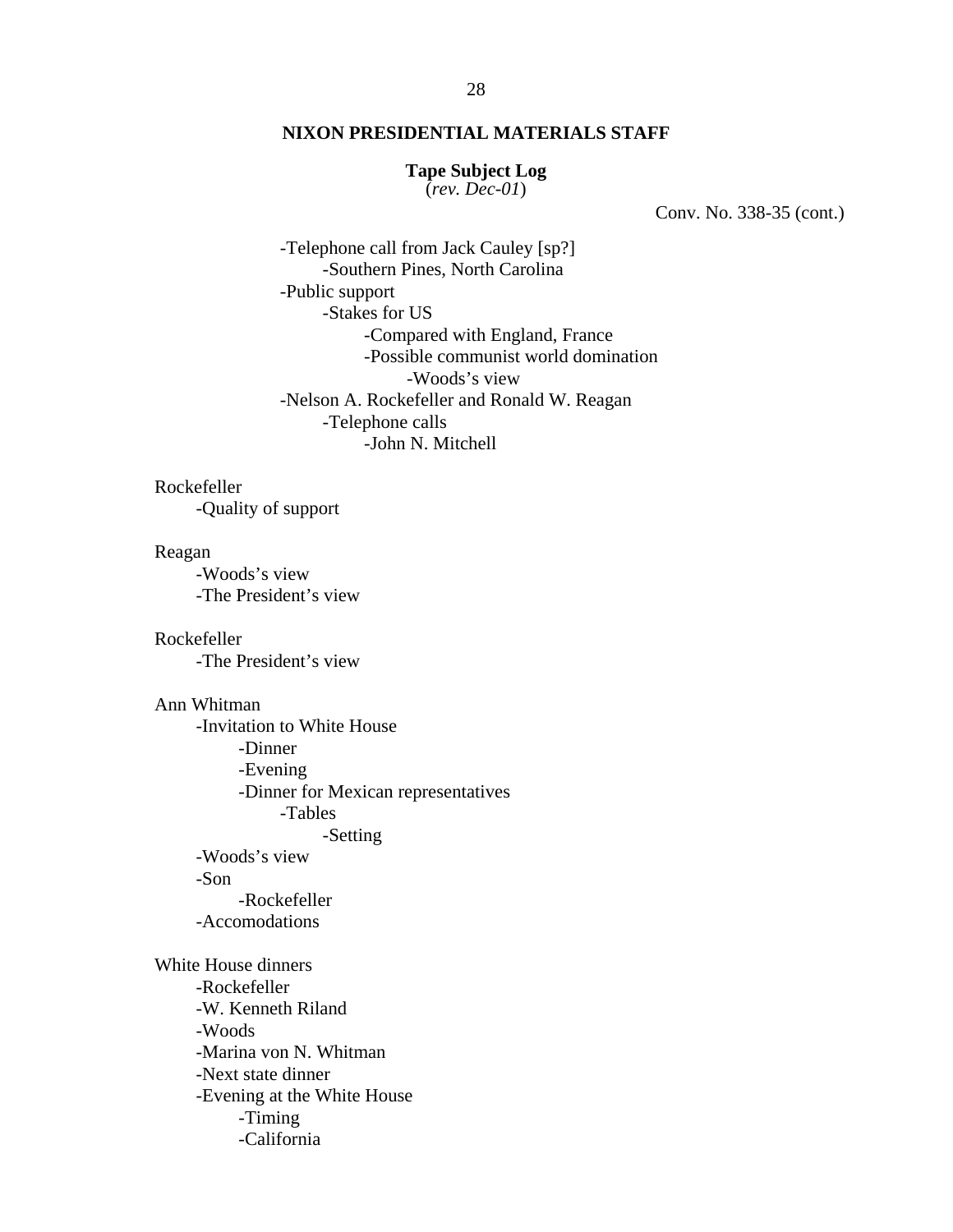## **Tape Subject Log**

(*rev. Dec-01*)

Conv. No. 338-35 (cont.)

-Miami -Plans -Frank A. Sinatra -"The Godfather" -Fred Waring -Movie evening with movie stars

Time of day

Woods left at 2:00 pm.

Conversation No. 338-36

Date: May 9, 1972 Time: Unknown after 2:00 and before 4:40 pm Location: Executive Office Building

The President met with an unknown person.

Greeting

The unknown person left at an unknown time before 4:40 pm.

Conversation No. 338-37

Date: May 11, 1972 Time: Unknown between 11:22 and 11:32 am Location: Executive Office Building

The President talked with the White House operator.

[See Conversation No. 24-72]

Conversation No. 338-38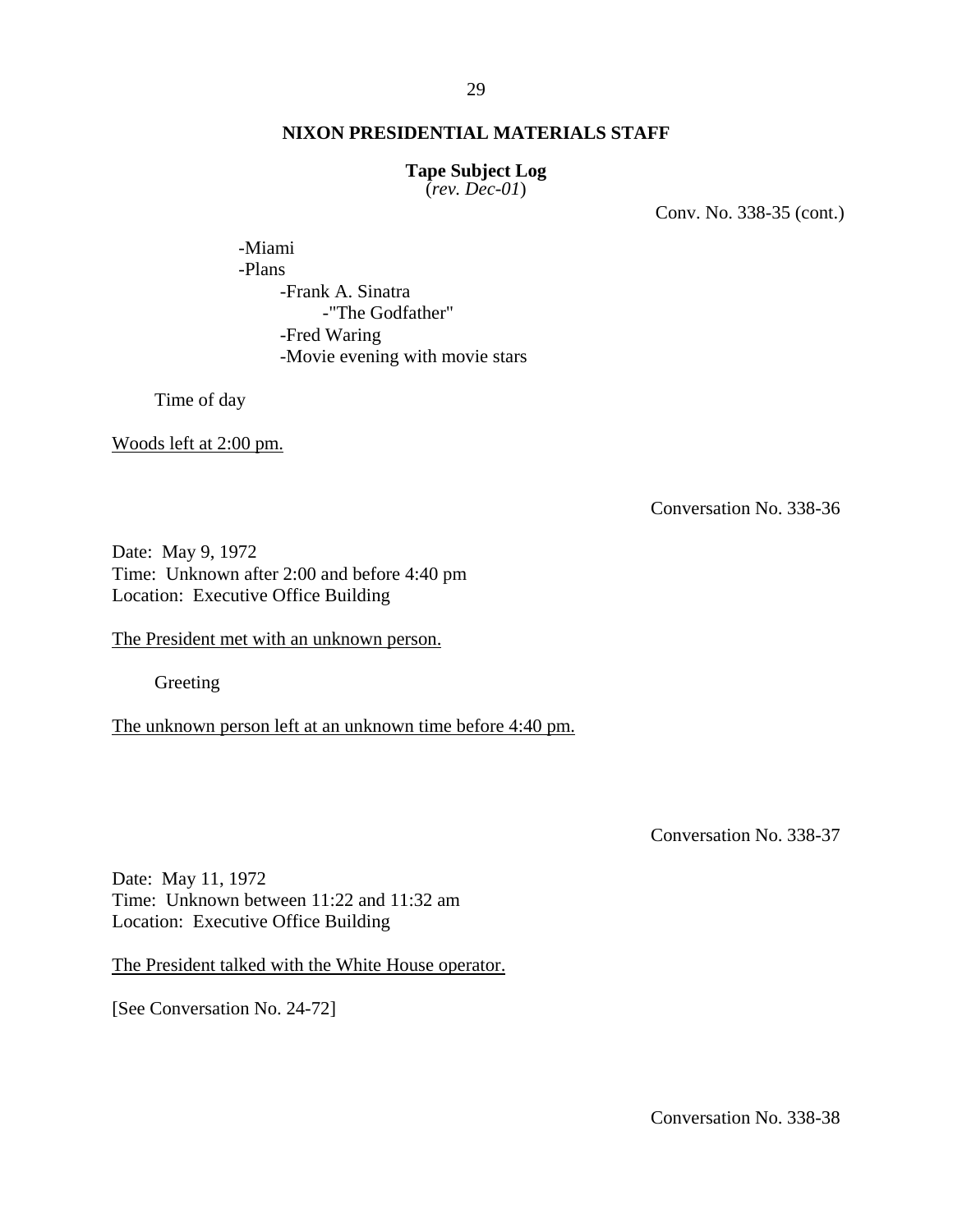**Tape Subject Log** 

(*rev. Dec-01*)

Date: May 11, 1972 Time: Between 11:32 and 11:33 am Location: Executive Office Building

The President talked with Charles W. Colson.

[See Conversation No. 24-73]

Conversation No. 338-39

Date: May 11, 1972 Time: Between 11:34 and 11:35 am Location: Executive Office Building

The President talked with Tricia Nixon Cox.

[See Conversation No. 24-74; one item has been withdrawn from this conversation]

Conversation No. 338-40

Date: May 11, 1972 Time: Unknown between 11:35 and 11:43 am Location: Executive Office Building

The President talked with H. R. ("Bob") Haldeman (?).

\*\*\*\*\*\*\*\*\*\*\*\*\*\*\*\*\*\*\*\*\*\*\*\*\*\*\*\*\*\*\*\*\*\*\*\*\*\*\*\*\*\*\*\*\*\*\*\*\*\*\*\*\*\*\*\*\*\*\*\*\*\*\*\*\*\*\*\*\*\*

BEGIN WITHDRAWN ITEM NO. 1 [Personal Returnable] [Duration: 51s]

END WITHDRAWN ITEM NO. 1

\*\*\*\*\*\*\*\*\*\*\*\*\*\*\*\*\*\*\*\*\*\*\*\*\*\*\*\*\*\*\*\*\*\*\*\*\*\*\*\*\*\*\*\*\*\*\*\*\*\*\*\*\*\*\*\*\*\*\*\*\*\*\*\*\*\*\*\*\*\*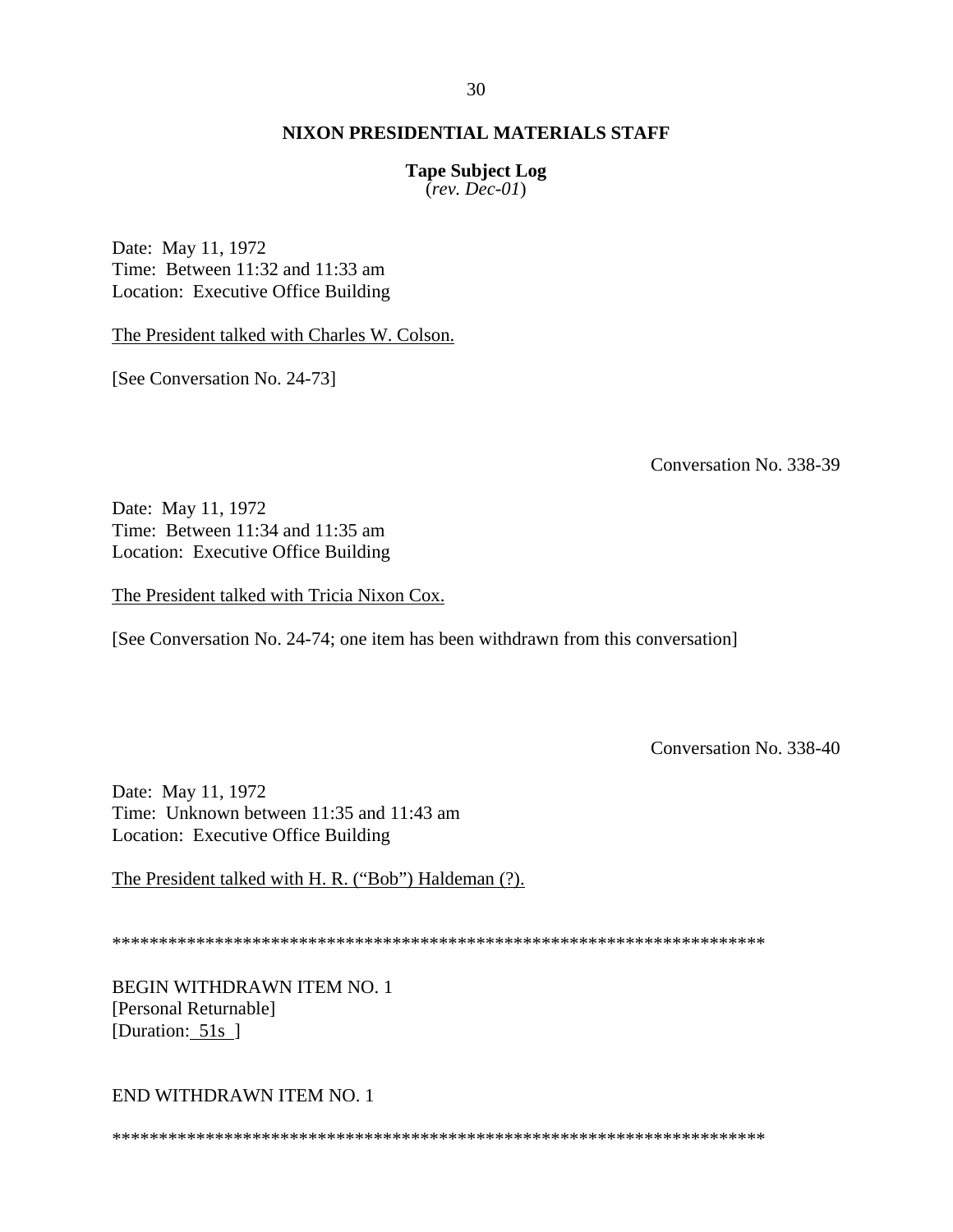#### **Tape Subject Log**

(*rev. Dec-01*)

President's schedule -Breakfast meeting with Wilbur D. Mills -Meeting with Nikolai S. Patolichev -Mills -Reference to Harry S. Truman

Conversation No. 338-41

Date: May 11, 1972 Time: 11:43 am-12:40 pm Location: Executive Office Building

## The President met with Charles W. Colson and H. R. ("Bob") Haldeman.

Vietnam -Blockade -Press reports -Confusion -President's meeting with Anatoliy F. Dobrynin -Discussion -Polish language and Russian language -Soviet summit -Cancellation -Henry A. Kissinger -Public response -Blockade -Polls -Wilbur D. Mills -Comments about Harry S. Truman -Democrats -Opinion Research Corporation [ORC] poll -Network coverage -Albert E. Sindlinger and ORC polls -*New York Times* and *Washington Post* coverage -*New York Times* advertisement -Drafting -Sindlinger (?) -Hugh Scott and Robert P. Griffin -Television appearance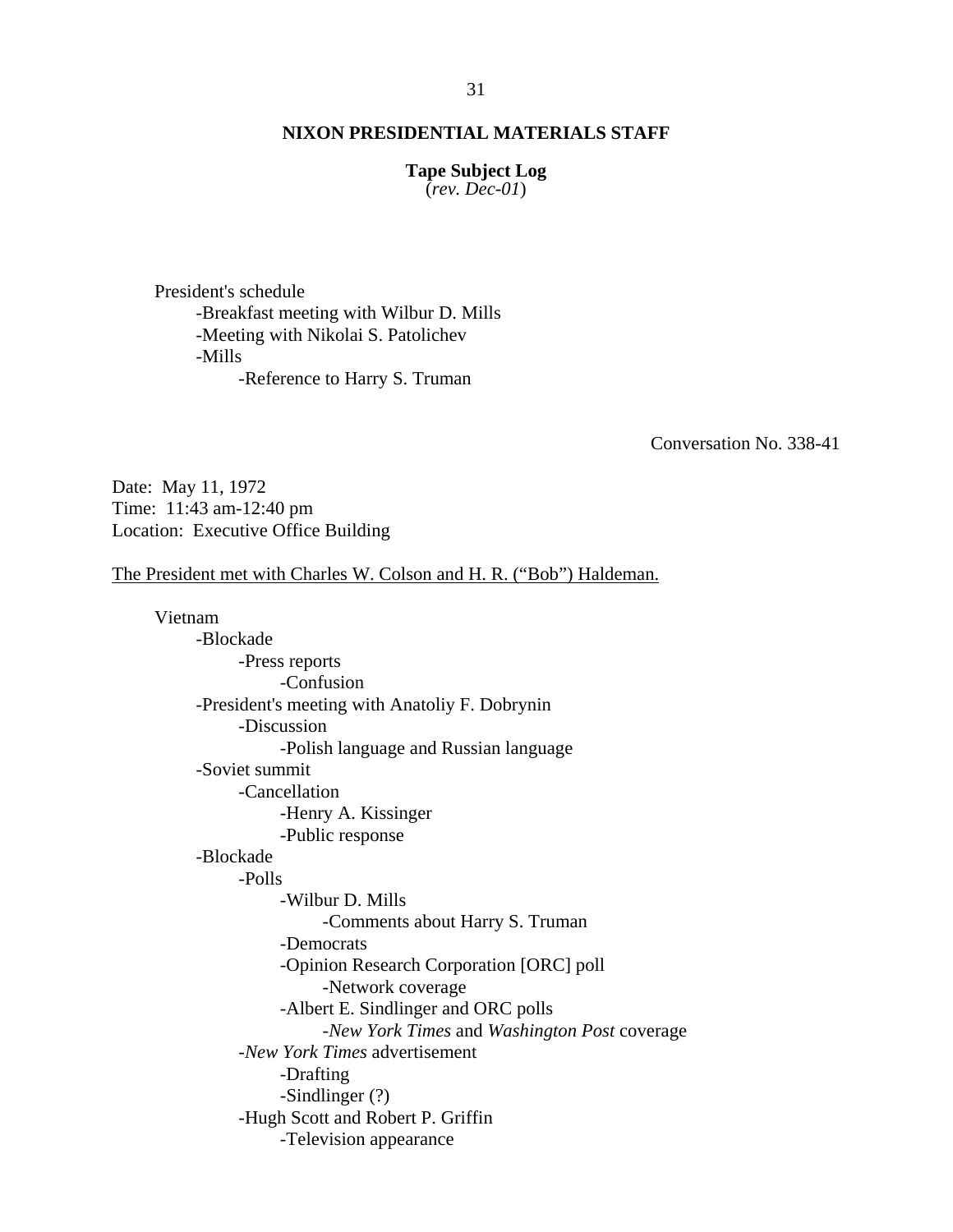## **Tape Subject Log**

(*rev. Dec-01*)

## -Defense of the President

The President talked with the White House operator at an unknown time between 11:43 and 11:49 am.

[Conversation No. 338-41A]

[See Conversation No. 24-75]

[End of telephone conversation]

Vietnam -Blockade -Supporters of the President -Criticism of Democrats -Scott -Defense of the President -Notification of Senate -Possible leaks -Military considerations -Opponents -The President's view -Scott -John F. Kennedy, Lyndon B. Johnson -Roles in Vietnam -Opposing senators -Network coverage -Melvin R. Laird press conference -Television coverage -Scott -Rhetoric -Press conference -Criticism of media -Effect on Capitol Hill

The President talked with Scott between 11:49 and 11:51 am.

[Conversation No. 338-41B]

[See Conversation No. 24-76]

[End of telephone conversation]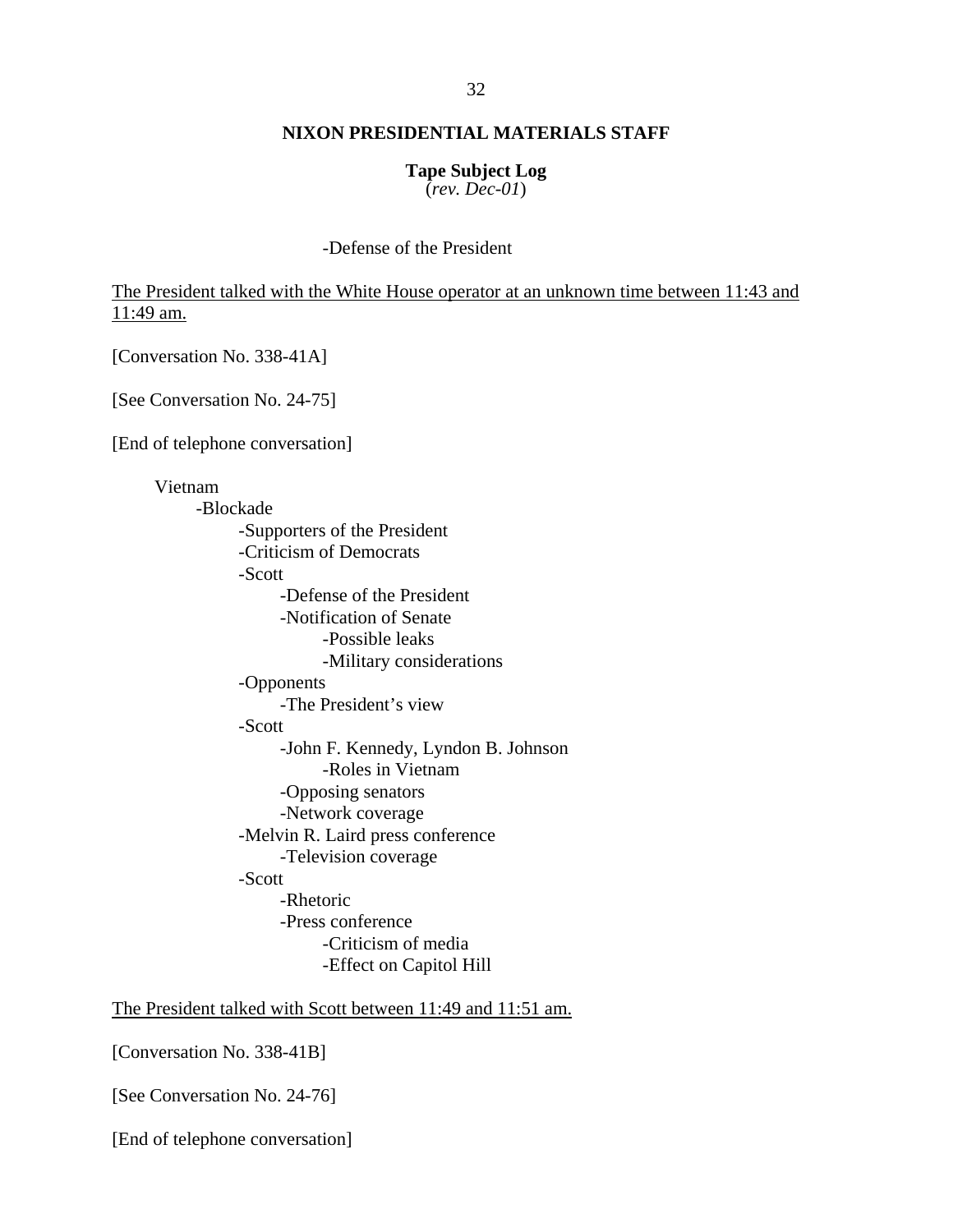#### 33

## **NIXON PRESIDENTIAL MATERIALS STAFF**

#### **Tape Subject Log**

(*rev. Dec-01*)

Conv. No. 338-41 (cont.)

Vietnam -Blockade -Public support -Radio shows -Local polls -Publicity efforts

The President talked with the White House operator at an unknown time between 11:51 and 11:56 am.

[Conversation No. 338-41C]

[See Conversation No. 24-77]

[End of telephone conversation]

Vietnam -Blockade -Public opinion -Change -Polls -Increase -Glenn J. Beall, Jr. -Call to Colson -Montgomery County, Maryland -Change in opinion -Richard S. Schweiker -Support for the President -Spontaneity -Networks -Criticism -Scott, Griffin -Report on polls -Criticism -Credit -Columbia Broadcasting System [CBS] -Frank Stanton -Reports -Hue battle -CBS -Dan Rather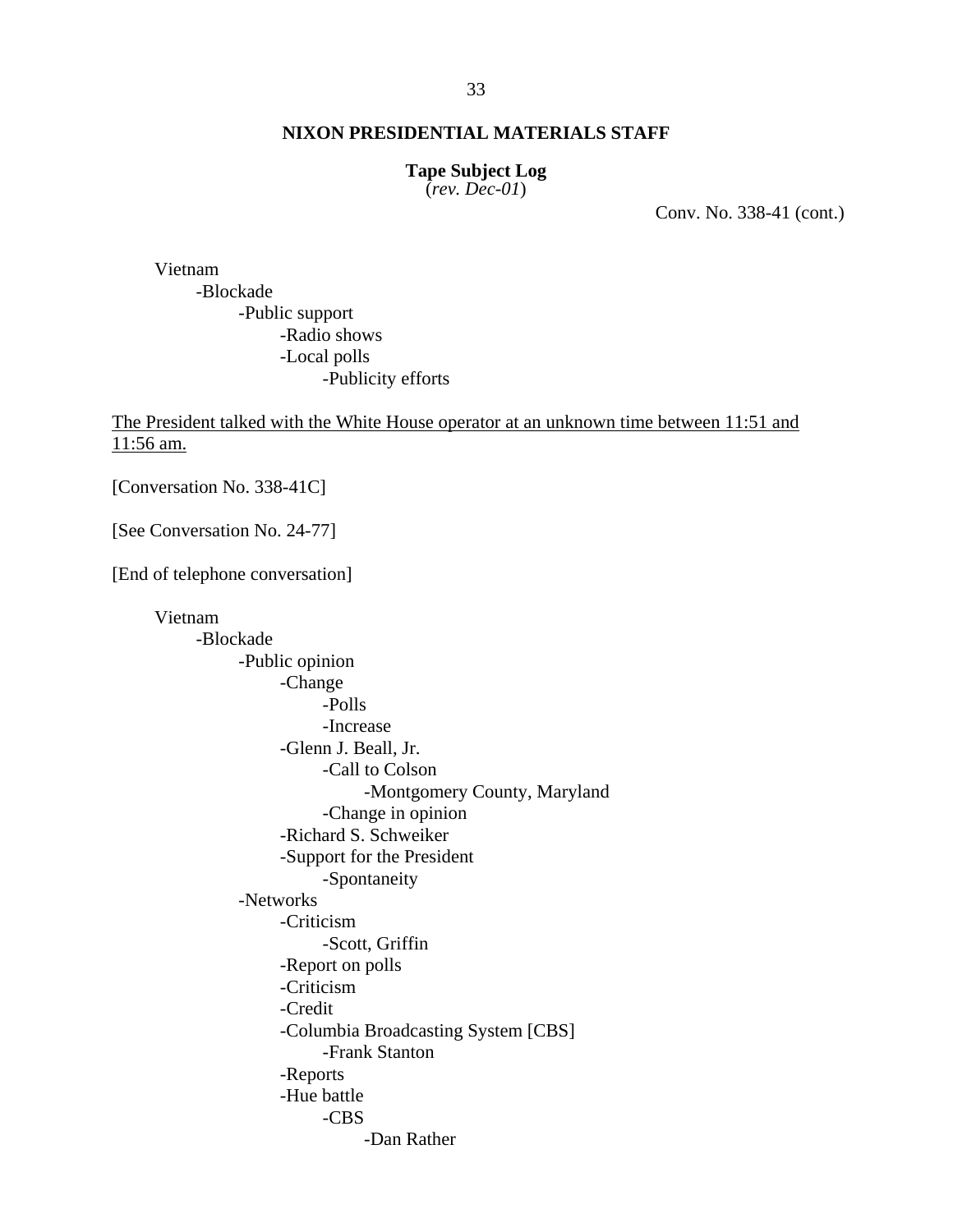#### **Tape Subject Log**

(*rev. Dec-01*)

Conv. No. 338-41 (cont.)

 -Howard K. Smith -Qualified support -Meeting with Kissinger -Democratic critics -Mervin Field poll -*Los Angeles Times* -Approval rating -Conclusion

The President talked with Griffin between 11:56 and 11:57 am.

[Conversation No. 338-41D]

[See Conversation No. 24-78]

[End of telephone conversation]

Vietnam -Blockade -Public support -A letter -Polls -Scott and Griffin -*Today* show -*Face the Nation* appearance -Local polls -Church -National City Christian Church [Washington, DC] -Lyndon B. Johnson -Minister -Support for the President -Letter to the President -Church service invitation -Denomination -Whittier, California -Doctrine -Compared with Presbyterians -Location -Lyndon B. Johnson -Thomas Circle [Washington, DC] -Press reports -Warnings of possible World War III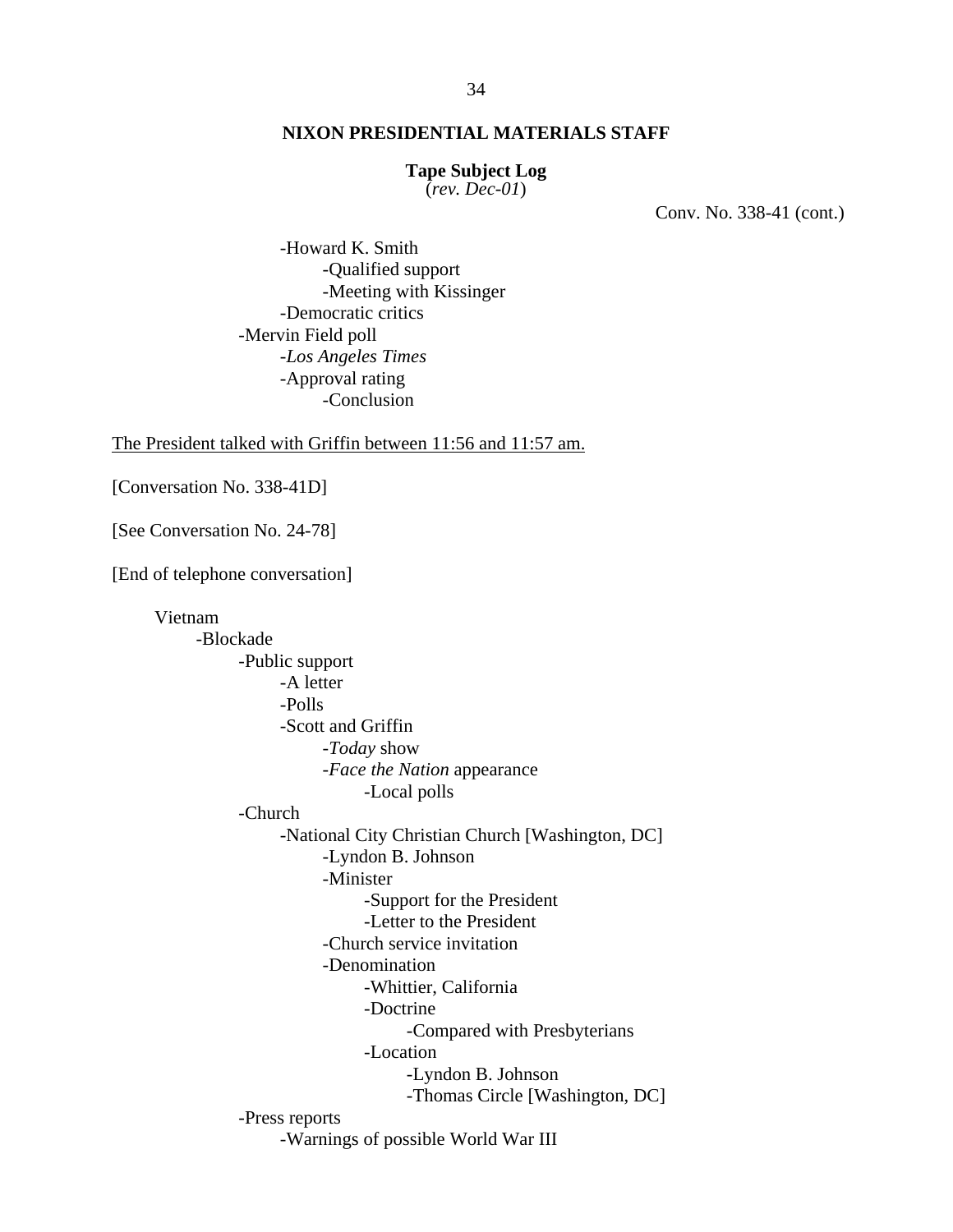#### **Tape Subject Log**

(*rev. Dec-01*)

Conv. No. 338-41 (cont.)

 -People's Republic of China [PRC] protests -Effect on foreign policy -President's PRC trip -Soviet Summit -Progress -Letter to the President -Parents of killed-in-action [KIA] -Parents of Air Force enlistee -Public support -Tone -Bakersfield City Council -Democrats -Letter and wires to the President -President, Dakota State College, Madison, South Dakota -College president -National Rifle Association [NRA] -Power -Cuban exiles -Rolando (?) Espinosa of Miami -Cubans -Charles G. ("Bebe") Rebozo -Letters to the President -Mufreesboro, Tennessee parents of enlistee -College Republicans -Scottsdale College -Democrats, liberals -Carl and Edna [Surname unknown] -President, Central Missouri State College -Warren [Surname unknown] -Louis P. Harris poll -Results -Sindlinger and ORC polls -Publicity -Messages to the President -Democrats -Max Barash -Poem -Young woman -Television -Western Union -Frank L. Rizzo -James Drury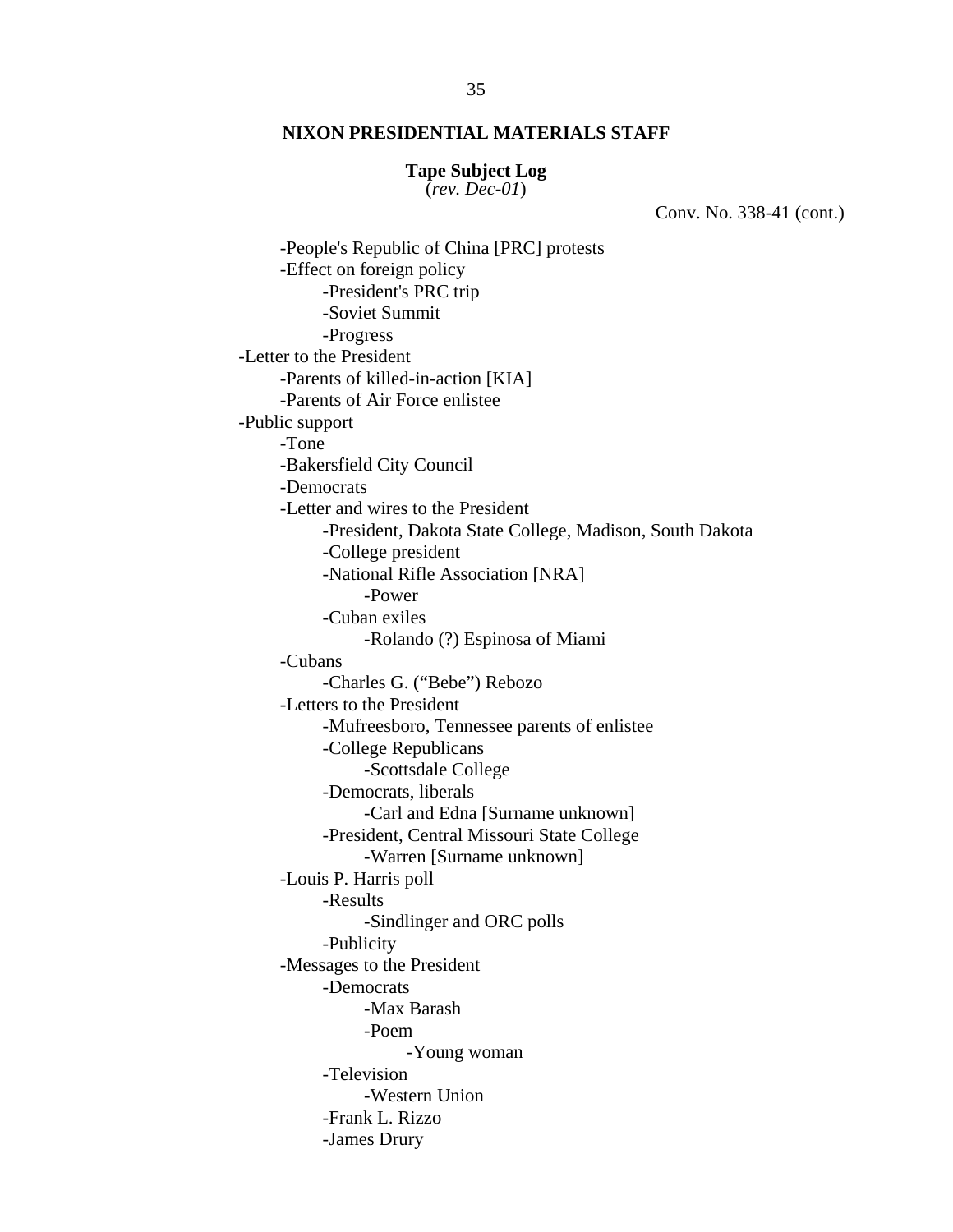#### **Tape Subject Log**

(*rev. Dec-01*)

Conv. No. 338-41 (cont.)

 -William E. Brock, III -John Wayne -Omar N. Bradley -Mrs. Bradley -Democratic affiliation -Gen. Maxwell D. Taylor -Letters to Congressmen -Number -Number for the President -Ratio -Messages to the White House -Democrats -Silence -George S. McGovern -Statements -Hubert H. Humphrey -Statements -Barry M. Goldwater statement -Dr. Carl McIntyre -Rally for the President -John Birch Society -Statement -Democrats in Congress -Impeachment resolution -John Conyers, Jr. -Ronald V. Dellums -Bella S. Abzug -William Ryan -Shirley Chisholm -Emanuel Celler's view -Protests -Prayer vigil -[Forename unknown] Murphy -Location -Purpose -The President's view -Criticism by a doctor -Madison, Wiscosin -Size -Albuquerque protesters -Haldeman's view -Television coverage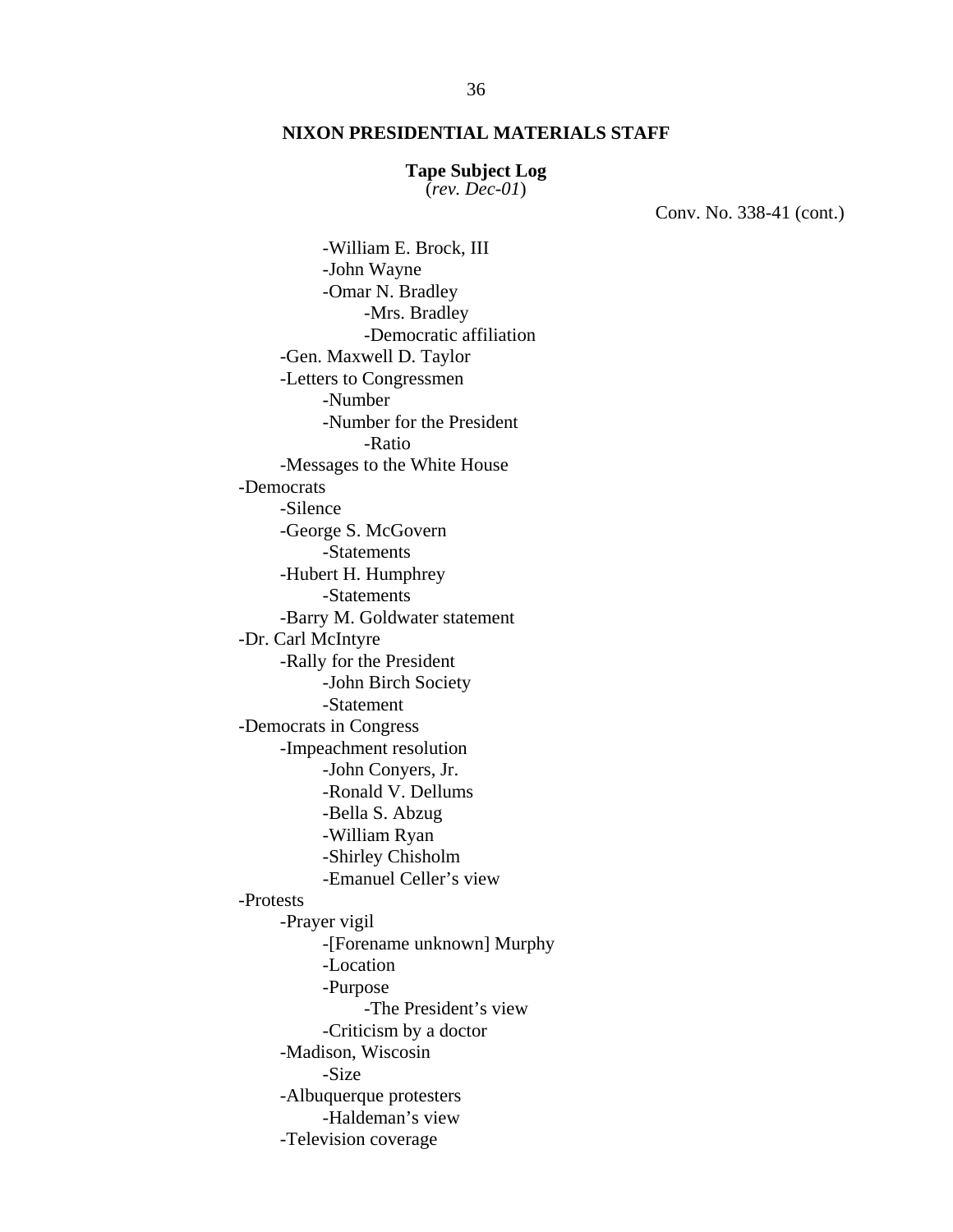#### **Tape Subject Log**

(*rev. Dec-01*)

Conv. No. 338-41 (cont.)

 -Appearance -Slogans -Demonstrations -Radicalism -Moderates -Alienation -Cambodia -Kent State -Wisconsin -University of Minnesota -Prayer vigil -Harold E. Hughes -Paul N. McCloskey -Abzug -Edward M. Kennedy -Alan Cranston -Kennedy -William P. Rogers -Meeting with the President -Reason -A press story -John B. Connally -National Security Council [NSC] meeting -Kissinger -Business Council -Testimony -Press conference -Handling -Meeting with the President -Purpose -Press conference -Handling -Answer to Soviets -Handling -Laird -Congress -Legislation -Funds predictability -Rogers -Administration line -Soviet Summit -Eagerness to make an appearance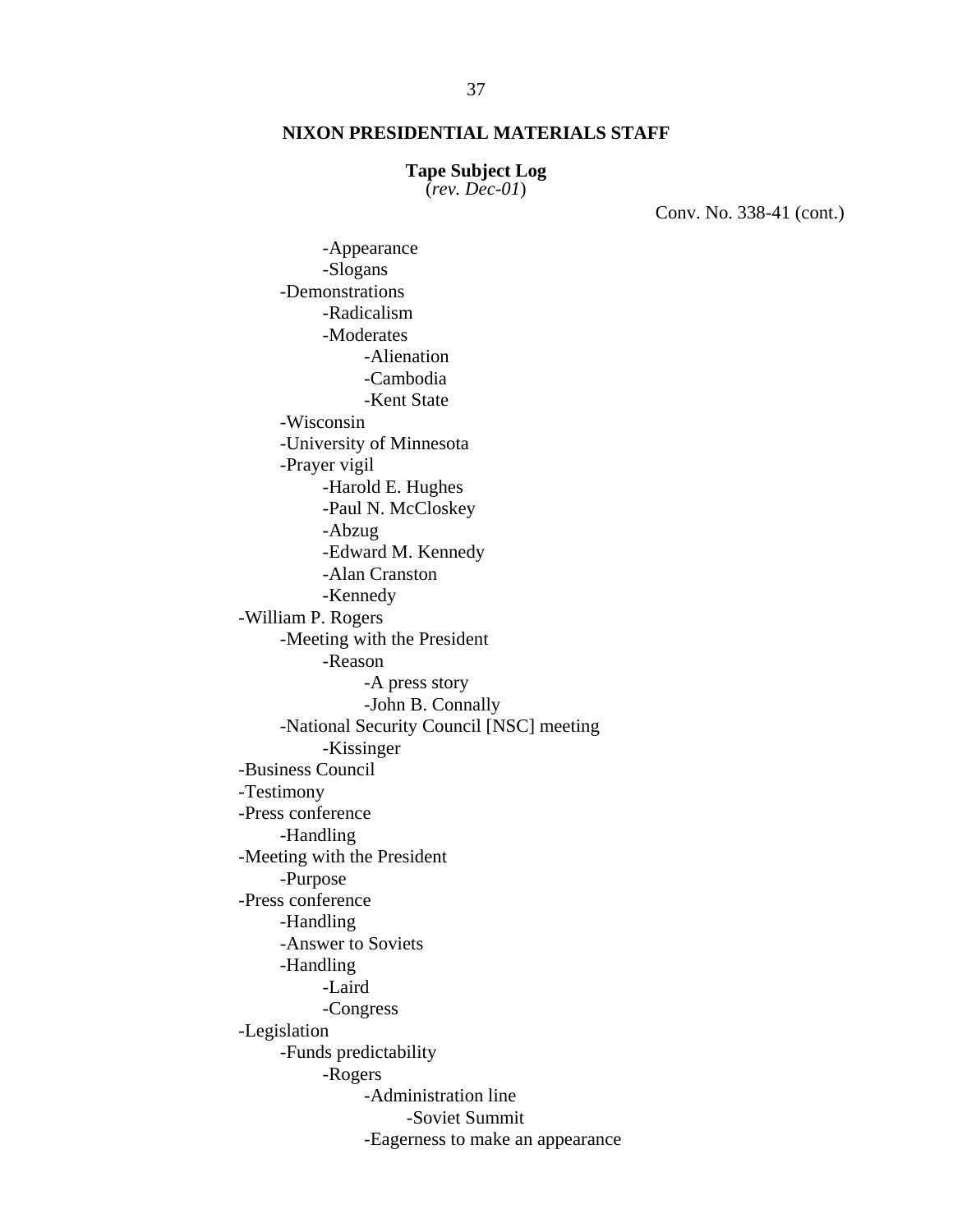#### **Tape Subject Log**

(*rev. Dec-01*)

Conv. No. 338-41 (cont.)

 -Laird -Kissinger -Legislative funds cut-off -Senate -House of Representatives -Peace offer -Offensive military action

Haldeman talked with an unknown person at an unknown time after 11:57 am.

[Converstion No. 338-41E]

 -Copy of Congressional resolution -Location

[End of telephone conversation]

-Offensive capability -Surveillance -Kissinger -Delays -Blockade -Soviet reply -Statement -Summit possibility -Meeting with Patolichev -Democrats -Polls -Results -Field -Questions -US stakes in Vietnam -Communists -Support -Scott -Beall -Frank F. Church

The President talked to an unknown person at an unknown time before 12:40 pm.

[Conversation No. 338-41F]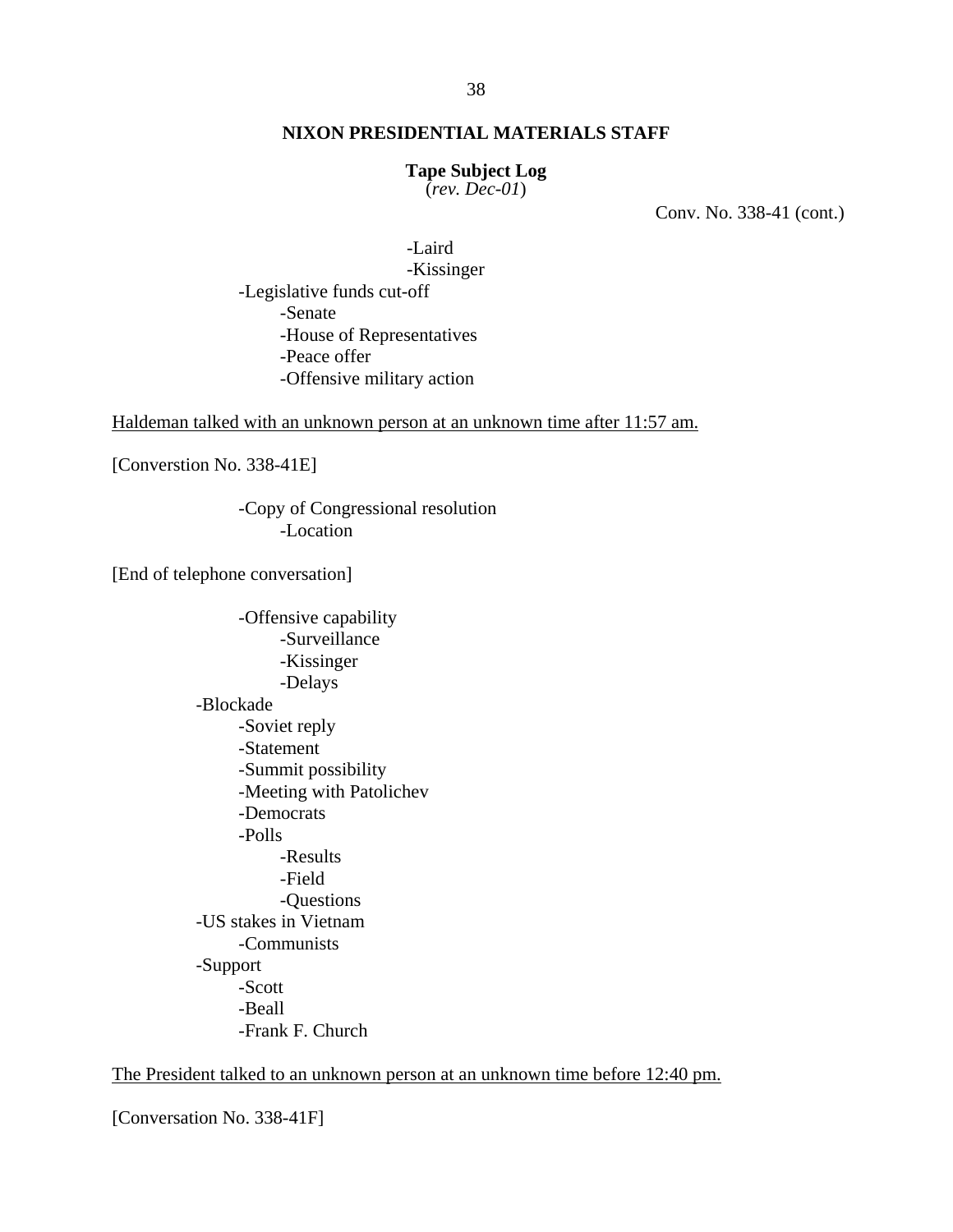#### **Tape Subject Log**

(*rev. Dec-01*)

Conv. No. 338-41 (cont.)

 Kissinger's location -Meeting

[End of telephone conversation]

Vietnam

 -Public relations -Advertisements -Herbert G. Klein -Republican publications -Attacks on media -Network executives and editors -Propaganda -News stories

#### Rockefeller

-Talk with the President -*New York Times* story -Terence Cardinal Cooke -News stories -American Broadcasting Company [ABC] -*Washington Post* -*New York Times*

#### A news story

-Ronald L. Ziegler -Polls -Telegrams and letters

#### Vietnam

-President's policies -Polls -Publicity -Questions -Results -Change in opinion -Support for the President -Hawkish sentiment -Percentages -Compared with Cambodian action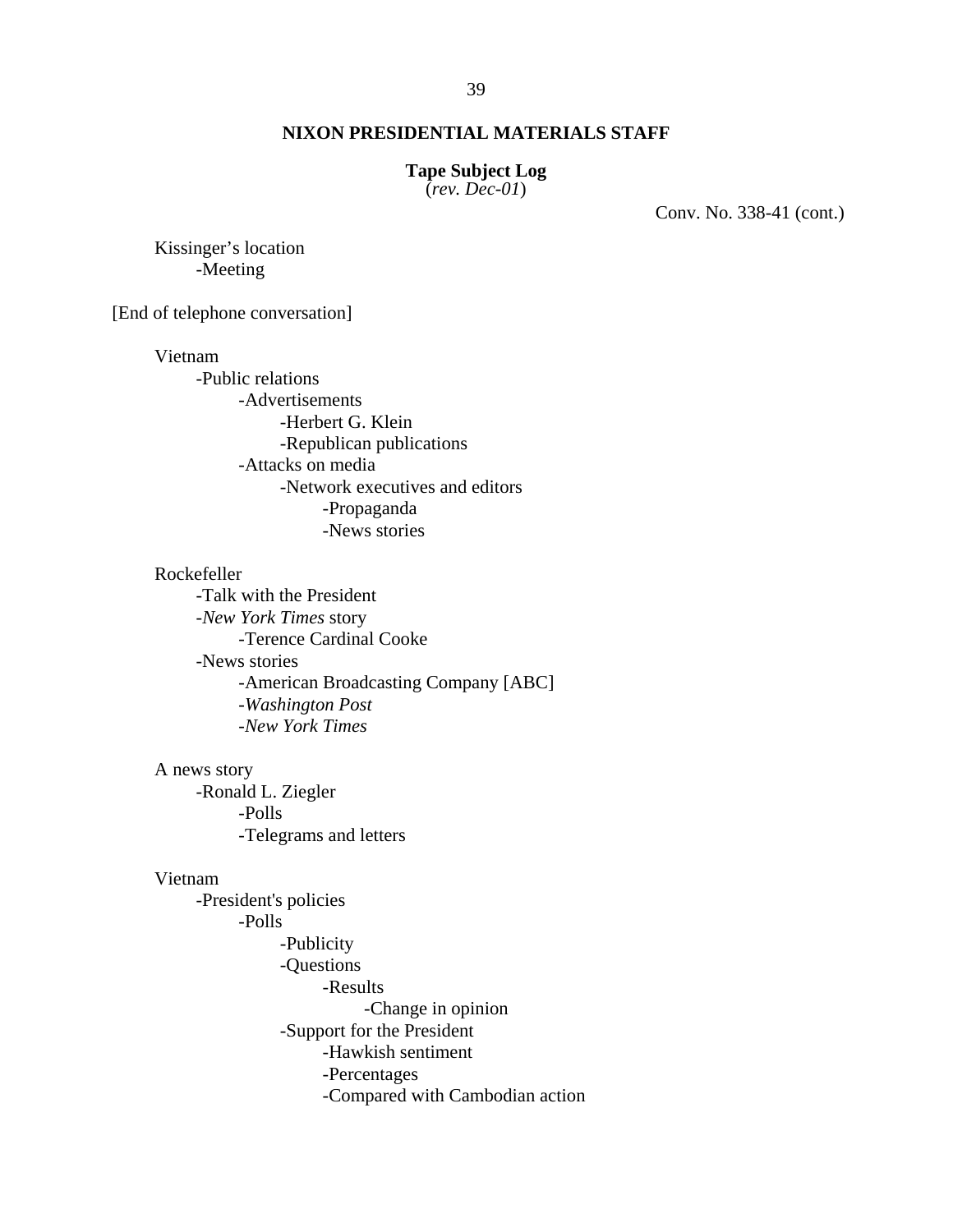## **Tape Subject Log**

(*rev. Dec-01*)

Conv. No. 338-41 (cont.)

\*\*\*\*\*\*\*\*\*\*\*\*\*\*\*\*\*\*\*\*\*\*\*\*\*\*\*\*\*\*\*\*\*\*\*\*\*\*\*\*\*\*\*\*\*\*\*\*\*\*\*\*\*\*\*\*\*\*\*\*\*\*\*\*\*\*\*\*\*\*

BEGIN WITHDRAWN ITEM NO. 7 [Personal Returnable] [Duration: 3m 16s ]

#### END WITHDRAWN ITEM NO. 7

\*\*\*\*\*\*\*\*\*\*\*\*\*\*\*\*\*\*\*\*\*\*\*\*\*\*\*\*\*\*\*\*\*\*\*\*\*\*\*\*\*\*\*\*\*\*\*\*\*\*\*\*\*\*\*\*\*\*\*\*\*\*\*\*\*\*\*\*\*\*

Vietnam -Blockade -Support for the President -Laird -Rogers -International law -Kissinger -Meeting with Congressional leaders -Schedule

Colson and Haldeman left at 12:40 pm.

Conversation No. 338-42

Date: May 11, 1972 Time: Unknown between 12:04 and 12:51 pm Location: Executive Office Building

The President dictated a memorandum for the files.

\*\*\*\*\*\*\*\*\*\*\*\*\*\*\*\*\*\*\*\*\*\*\*\*\*\*\*\*\*\*\*\*\*\*\*\*\*\*\*\*\*\*\*\*\*\*\*\*\*\*\*\*\*\*\*\*\*\*\*\*\*\*\*\*\*\*\*\*\*\*

BEGIN WITHDRAWN ITEM NO. 1 [Personal Returnable] [Duration: 32s ]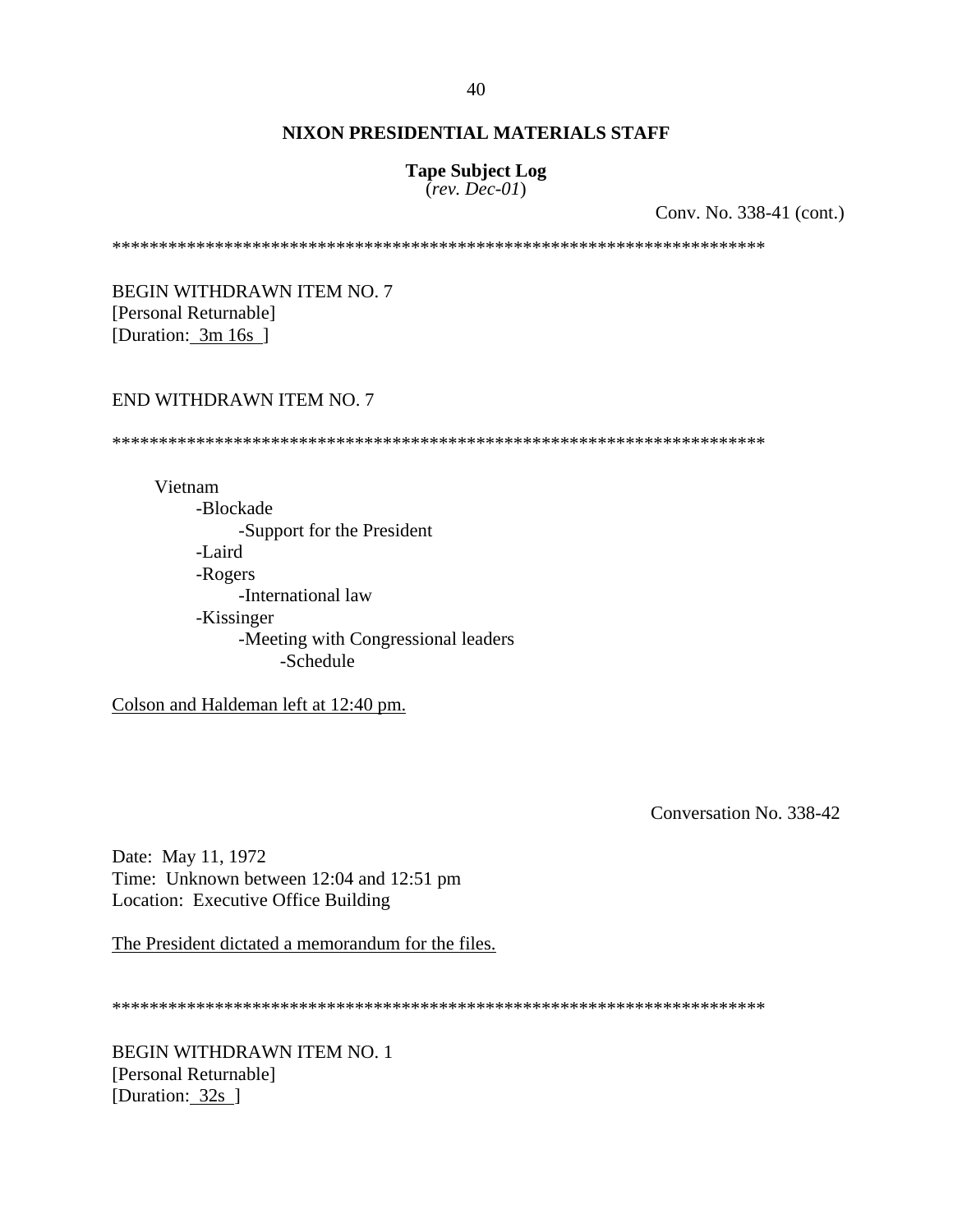**Tape Subject Log**  (*rev. Dec-01*)

#### END WITHDRAWN ITEM NO. 1

\*\*\*\*\*\*\*\*\*\*\*\*\*\*\*\*\*\*\*\*\*\*\*\*\*\*\*\*\*\*\*\*\*\*\*\*\*\*\*\*\*\*\*\*\*\*\*\*\*\*\*\*\*\*\*\*\*\*\*\*\*\*\*\*\*\*\*\*\*\*

#### Henry A. Kissinger entered at 12:51 pm.

Vietnam

-Air strikes -Report -Bridges -Damage -Soviet Summit -Haiphong Harbor -Instructions -Soviet ships

## H. R. ("Bob") Haldeman entered at 12:53 pm.

-Damage -Bridges -Petroleum, oils, and lubricants [POL] -Gen. Creighton W. Abrams, Jr. cable -USS Newport News -Shelling -Air strikes -POL -Power plants -Destruction -Impact -Le Duc Tho (?) -Blockade -Soviet protests -Mines -Soviet shipping -People's Republic of China [PRC] -Central Intelligence Agency [CIA] -Propaganda efforts -Leaflets -North Vietnam offensive -An Loc -Casualties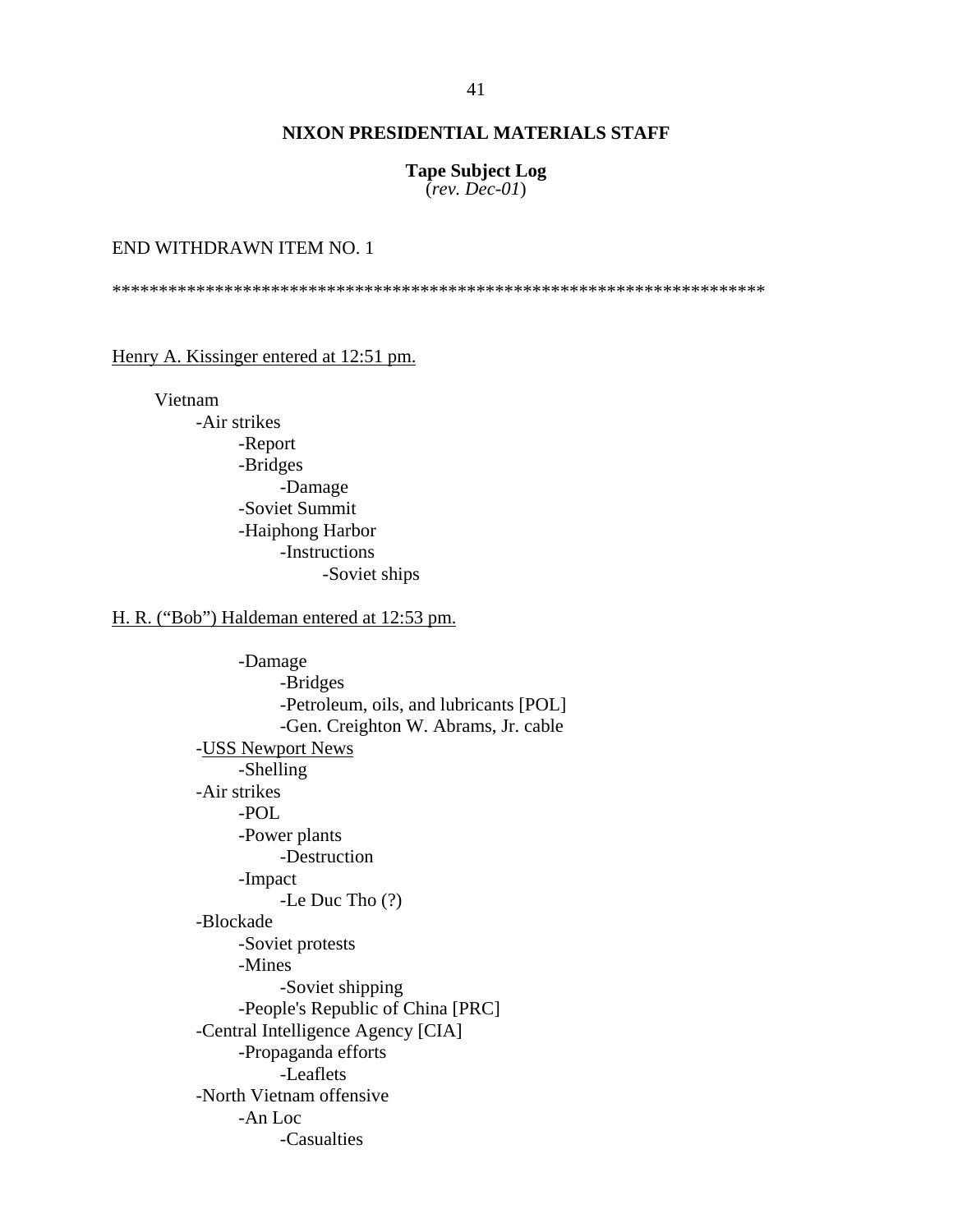#### **Tape Subject Log**

(*rev. Dec-01*)

Conv. No. 338-42 (cont.)

-Kontum -An Loc -Tanks -Destruction -Number

An unknown person entered at an unknown time after 12:53 pm.

Refreshments

The unknown person left at an unknown time before 1:12 pm.

Vietnam -Air strikes -Intensity

Soviet Union -German treaties -Relations with Hanoi -North Vietnam public statements -Tone

Vietnam -William P. Rogers -Public statements -Contents -Kissinger's view -Press conference -Meeting with the President -Purpose -Advisability -Purpose -Legality of blockade -Soviet reply -Legislation on Vietnam -President's peace offer -Soviet statements -Melvin R. Laird -Rogers -Public statements -Legality -Criticism of Soviets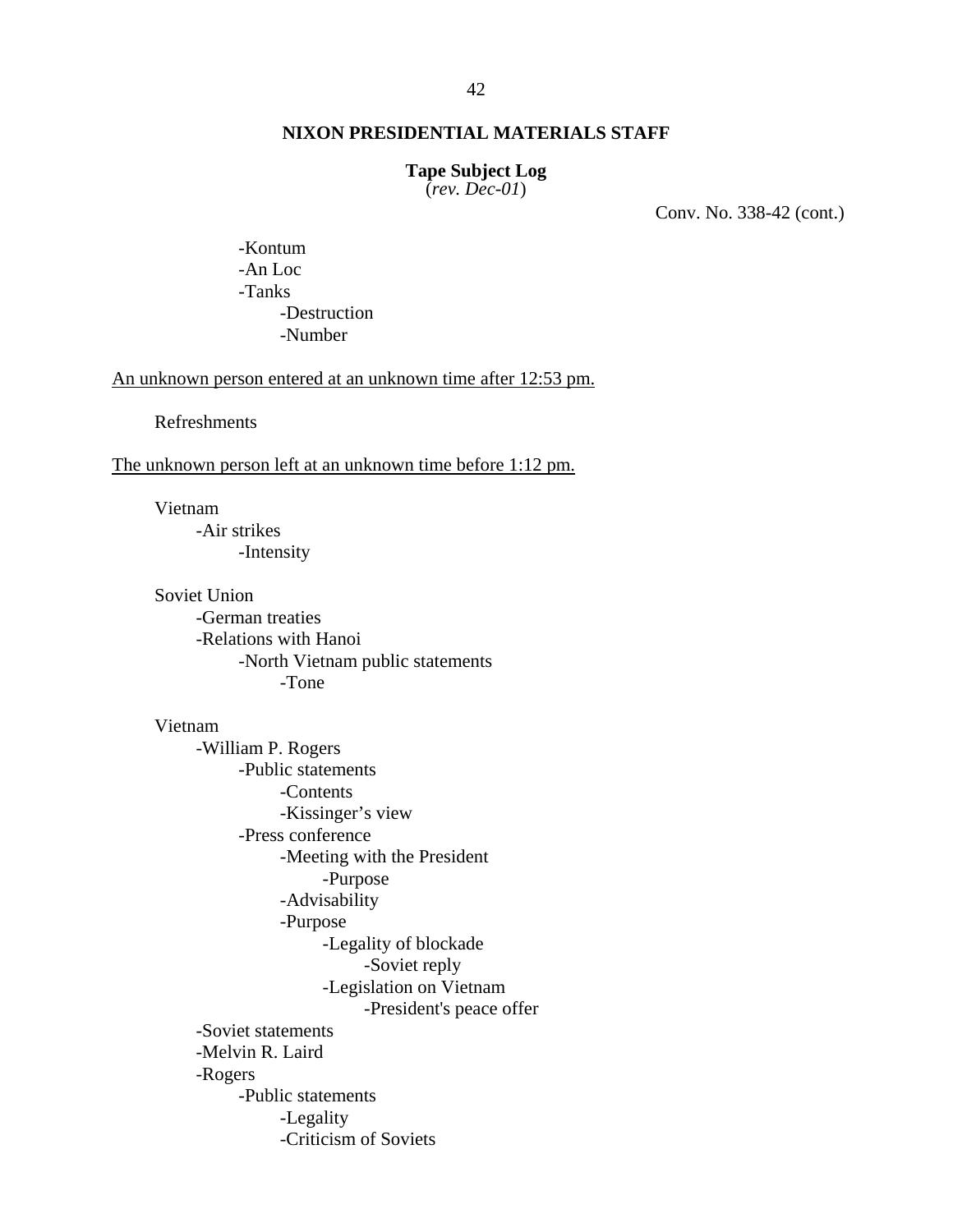#### **Tape Subject Log**

(*rev. Dec-01*)

Conv. No. 338-42 (cont.)

-Peace offer -Interpretation -Kissinger's view -Forthcoming testimony on Capitol Hill -Business Council -Press conference -Blockade -Soviet ships -Kissinger's previous conversation with Jerzy Michalowski -Soviet public statements -Tone -President's Soviet trip [Soviet Summit] -Warsaw stopover -Approval -Significance -Announcement -Kissinger meeting with Anatoliy F. Dobrynin -Summit -Camp David -Possible incident concerning Soviet ships -President's meeting with Nikolai S. Patolichev -Soviet response to President's previous speech -US air strikes -Limitations -Air strikes -Damage -Soviet Summit -Cancellation -Likelihood -German treaties -Ratification -Willy Brandt's role -Plenary sessions -US position -President's meeting with Foreign Trade Minister [Patolichev] -Cancellation -Likelihood -President's meeting with Patolichev -Leonid I. Brezhnev -Significance -Soviet Union, Iran comparison -Mohammed Reza Tahlavi [Shah of Iran]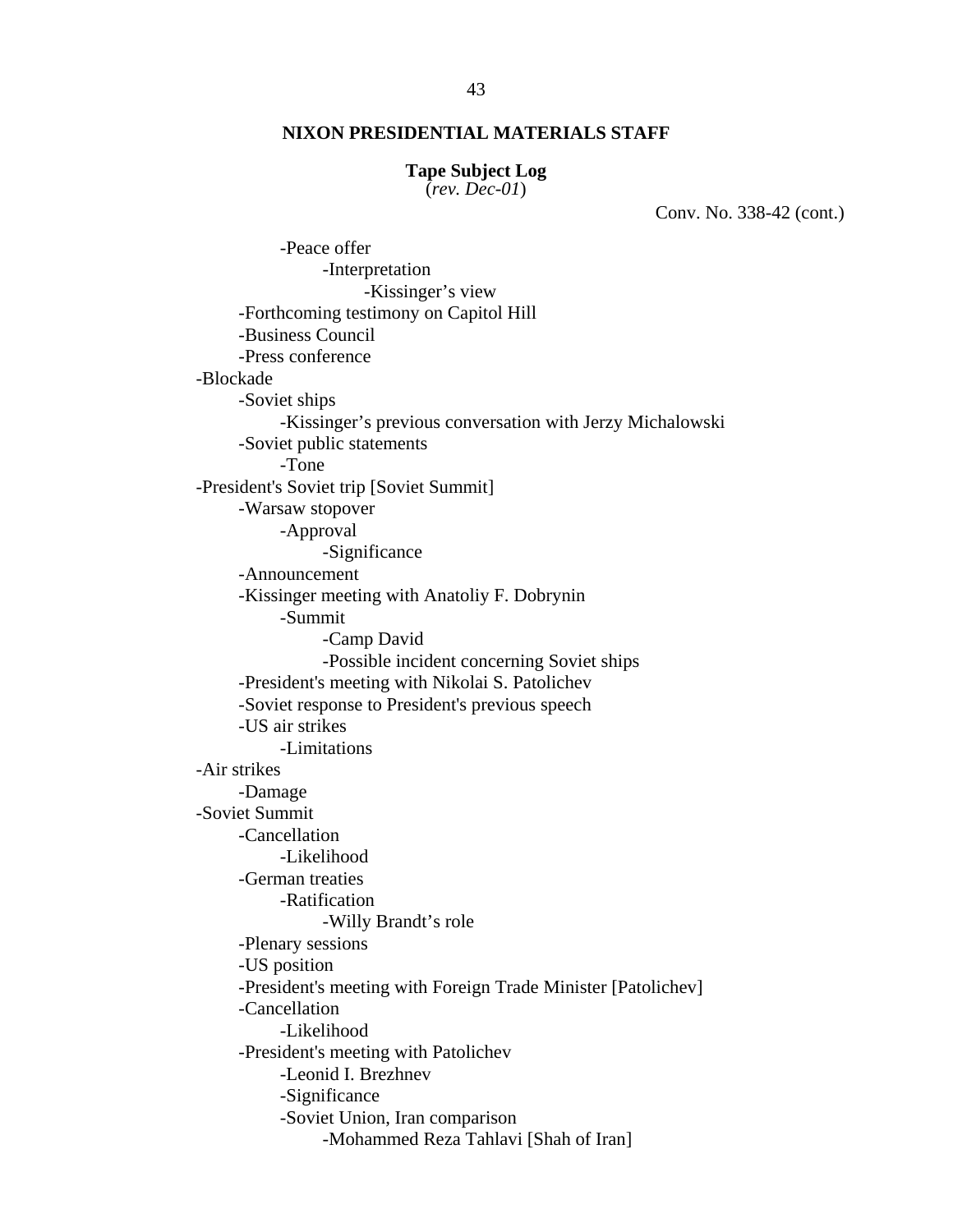#### **Tape Subject Log**

(*rev. Dec-01*)

Conv. No. 338-42 (cont.)

-Kissinger meeting with Dobrynin -Purpose -Rogers -Public statements -Administration line -Soviet response -Advisability -Kissinger's view -Effect

Kissinger left at 1:12 pm.

Vietnam -Soviet Summit -Cancellation -Timing -Soviet intentions -President's position -Cancellation -US reactions -Public opinion -President's critics -Haldeman's view -President's press conference -Scheduling -Timing -Soviet summit -News reports -Robert B. Semple, Jr. -John B. Connally -*New York Times* -John F. Osborne -*Wall Street Journal* -Effect

\*\*\*\*\*\*\*\*\*\*\*\*\*\*\*\*\*\*\*\*\*\*\*\*\*\*\*\*\*\*\*\*\*\*\*\*\*\*\*\*\*\*\*\*\*\*\*\*\*\*\*\*\*\*\*\*\*\*\*\*\*\*\*\*\*\*\*\*\*\*

BEGIN WITHDRAWN ITEM NO. 5 [Personal Returnable] [Duration: 1m 44s ]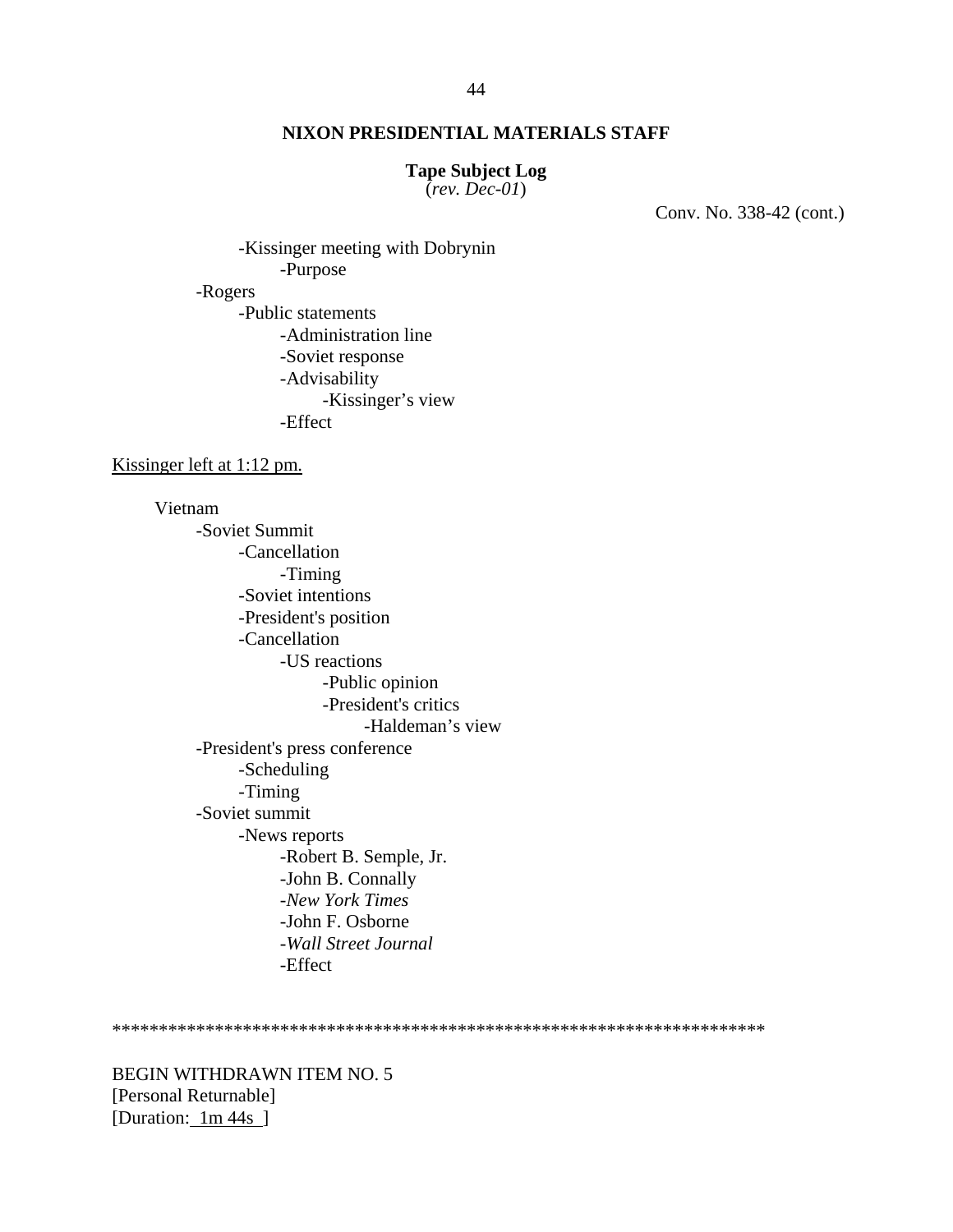## **Tape Subject Log**

(*rev. Dec-01*)

Conv. No. 338-42 (cont.)

## END WITHDRAWN ITEM NO. 5

\*\*\*\*\*\*\*\*\*\*\*\*\*\*\*\*\*\*\*\*\*\*\*\*\*\*\*\*\*\*\*\*\*\*\*\*\*\*\*\*\*\*\*\*\*\*\*\*\*\*\*\*\*\*\*\*\*\*\*\*\*\*\*\*\*\*\*\*\*\*

President's schedule -Camp David -Meeting with Rogers -Meeting with Wilbur D. Mills -Camp David

Vietnam -Support for the President

Haldeman left at 1:29 pm.

Conversation No. 338-43

Date: May 11, 1972 Time: Unknown between 1:29 and 1:50 pm Location: Executive Office Building

The President talked with an unknown person.

President's schedule -Visit with Manolo Sanchez -Car

Conversation No. 338-44

Date: May 11, 1972 Time: Unknown between 1:29 and 1:50 pm Location: Executive Office Building

The President talked with an unknown person.

President's schedule -Visit with Manolo Sanchez